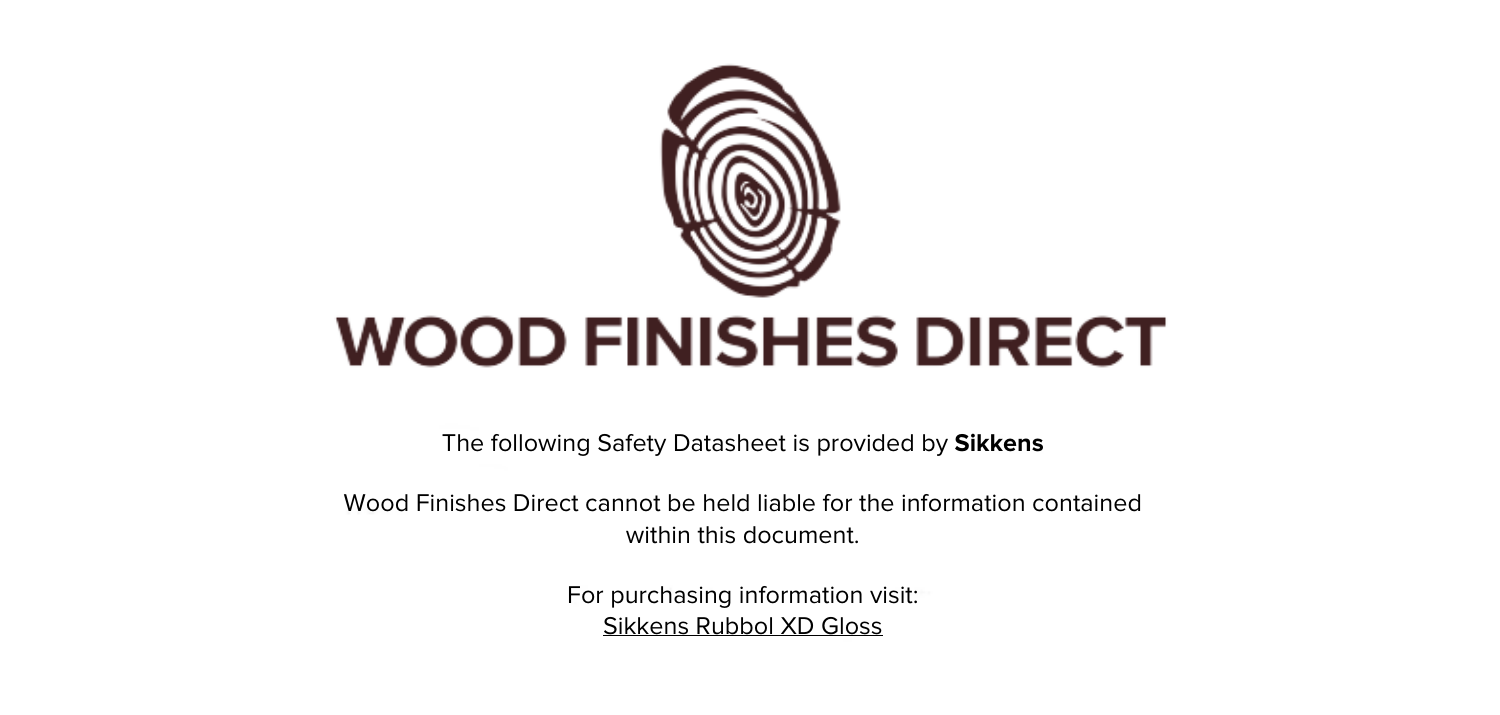

# **SAFETY DATA SHEET**

RUBBOL XD GLOSS

# **1.1. Product identifier 1.3. Details of the supplier of the safety data sheet 1.2. Relevant identified uses of the substance or mixture and uses advised against SECTION 1: Identification of the substance/mixture and of the company/ undertaking Date of previous issue :** 26-8-2020 Akzo Nobel Decorative Coatings, Wexham Road, Slough, Berkshire, United Kingdom, SL2 5DS, Tel.: +44 (0) 333 222 70 70 www.sikkens.co.uk **e-mail address of person responsible for this SDS :** sikkens.advice@akzonobel.com **1.4 Emergency telephone number Version : 4.01 Product name**  $\cdot$  **:**  $\cdot$  RUBBOL XD GLOSS **Product use :** High solid coating for exterior use. **Telephone number** : Emergency number is - 01753 550000 (24 hours) International Sikkens 24 hours emergency number : Tel.: +31 71 3086944 **SECTION 2: Hazards identification :** 0% **Classification according to Regulation (EC) No. 1272/2008 [CLP/GHS] 2.1 Classification of the substance or mixture Product definition :** Mixture Flam. Liq. 3, H226 STOT SE 3, H336 The product is classified as hazardous according to Regulation (EC) 1272/2008 as amended.

| Ingredients of unknown<br>toxicity    | $: 0\%$ |  |
|---------------------------------------|---------|--|
| Ingredients of unknown<br>ecotoxicity | $: 0\%$ |  |

See Section 11 for more detailed information on health effects and symptoms. See Section 16 for the full text of the H statements declared above.

#### **2.2 Label elements**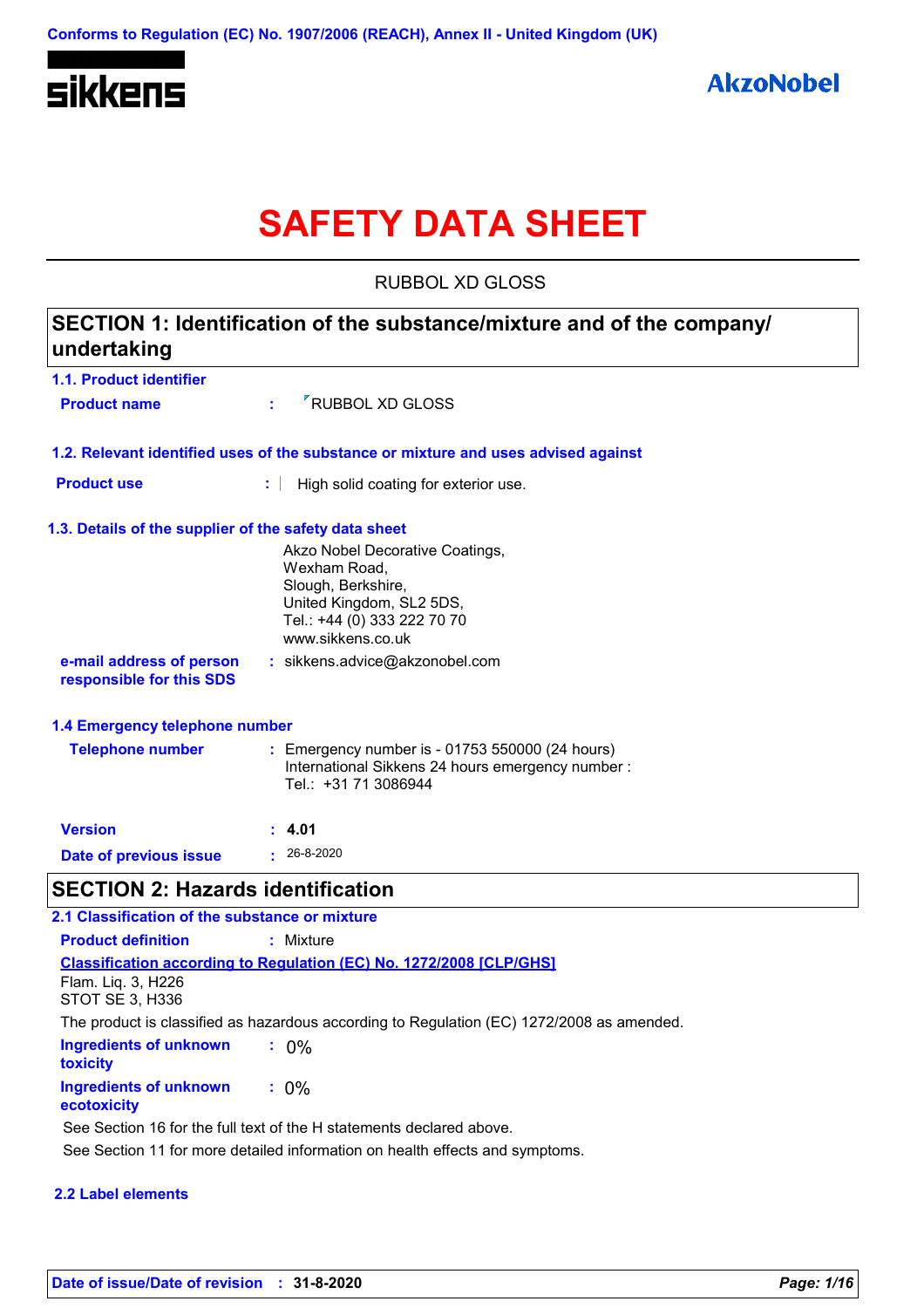# **SECTION 2: Hazards identification**

| <b>Hazard pictograms</b>                                                                                                                                        |                                                                                                                                                                                                            |
|-----------------------------------------------------------------------------------------------------------------------------------------------------------------|------------------------------------------------------------------------------------------------------------------------------------------------------------------------------------------------------------|
| <b>Signal word</b>                                                                                                                                              | Warning                                                                                                                                                                                                    |
| <b>Hazard statements</b>                                                                                                                                        | : H226 - Flammable liquid and vapour.<br>H336 - May cause drowsiness or dizziness.                                                                                                                         |
| <b>Precautionary statements</b>                                                                                                                                 |                                                                                                                                                                                                            |
| <b>General</b>                                                                                                                                                  | : P102 - Keep out of reach of children.<br>P101 - If medical advice is needed, have product container or label at hand.                                                                                    |
| <b>Prevention</b>                                                                                                                                               | : P210 - Keep away from heat, hot surfaces, sparks, open flames and other ignition<br>sources. No smoking.<br>P233 - Keep container tightly closed.<br>P262 - Do not get in eyes, on skin, or on clothing. |
| <b>Response</b>                                                                                                                                                 | : P304 + P340 - IF INHALED: Remove person to fresh air and keep comfortable for<br>breathing.<br>P312 - Call a POISON CENTER or doctor/physician if you feel unwell.                                       |
| <b>Storage</b>                                                                                                                                                  | $:$ P235 - Keep cool.                                                                                                                                                                                      |
| <b>Disposal</b>                                                                                                                                                 | : P501 - Dispose of contents and container in accordance with all local, regional,<br>national or international regulations.                                                                               |
| <b>Hazardous ingredients</b>                                                                                                                                    | Hydrocarbons, C9-C11, n-alkanes, isoalkanes, cyclics, <2% aromatics                                                                                                                                        |
| <b>Supplemental label</b><br>elements                                                                                                                           | : Contains IPBC. May produce an allergic reaction. Repeated exposure may cause<br>skin dryness or cracking.                                                                                                |
| <b>Annex XVII - Restrictions</b><br>on the manufacture,<br>placing on the market and<br>use of certain dangerous<br>substances, mixtures and<br><b>articles</b> | : Not applicable.                                                                                                                                                                                          |
| <b>Special packaging requirements</b>                                                                                                                           |                                                                                                                                                                                                            |
| <b>Containers to be fitted</b><br>with child-resistant<br>fastenings                                                                                            | : Not applicable.                                                                                                                                                                                          |
| <b>Tactile warning of danger</b>                                                                                                                                | : Not applicable.                                                                                                                                                                                          |
| <b>2.3 Other hazards</b>                                                                                                                                        |                                                                                                                                                                                                            |
| Other hazards which do                                                                                                                                          | None known.                                                                                                                                                                                                |

**Other hazards which do : not result in classification**

# **SECTION 3: Composition/information on ingredients**

| <b>Product/ingredient name</b>                                             | <b>Identifiers</b>                                                | $\frac{9}{6}$ | <b>Regulation (EC) No.</b><br>1272/2008 [CLP]                        | <b>Type</b>             |
|----------------------------------------------------------------------------|-------------------------------------------------------------------|---------------|----------------------------------------------------------------------|-------------------------|
| Hydrocarbons, C9-C11, n-<br>alkanes, isoalkanes, cyclics,<br><2% aromatics | <b>IREACH #:</b><br>101-2119463258-33                             | ⊧≥25 - ≤50    | Flam. Liq. 3, H226<br>STOT SE 3, H336<br>Asp. Tox. 1, H304<br>EUH066 | $[1]$                   |
| Naphtha (petroleum),<br>hydrotreated heavy                                 | EC: 265-150-3<br>CAS: 64742-48-9<br>Index:<br>649-327-00-6        | l≤1           | Asp. Tox. 1, H304<br>EUH066                                          | $[1]$                   |
| 2-ethylhexanoic acid,<br>zirconium salt                                    | REACH #:<br>l01-2119979088-21<br>EC: 245-018-1<br>CAS: 22464-99-9 | <3            | Repr. 2, H361fd (Fertility and Unborn child)                         | $\lfloor 1 \rfloor$ [2] |
| Hydrocarbons, C10-C13, n-                                                  | IREACH #:                                                         | ≤3            | Asp. Tox. 1, H304                                                    | $[1]$                   |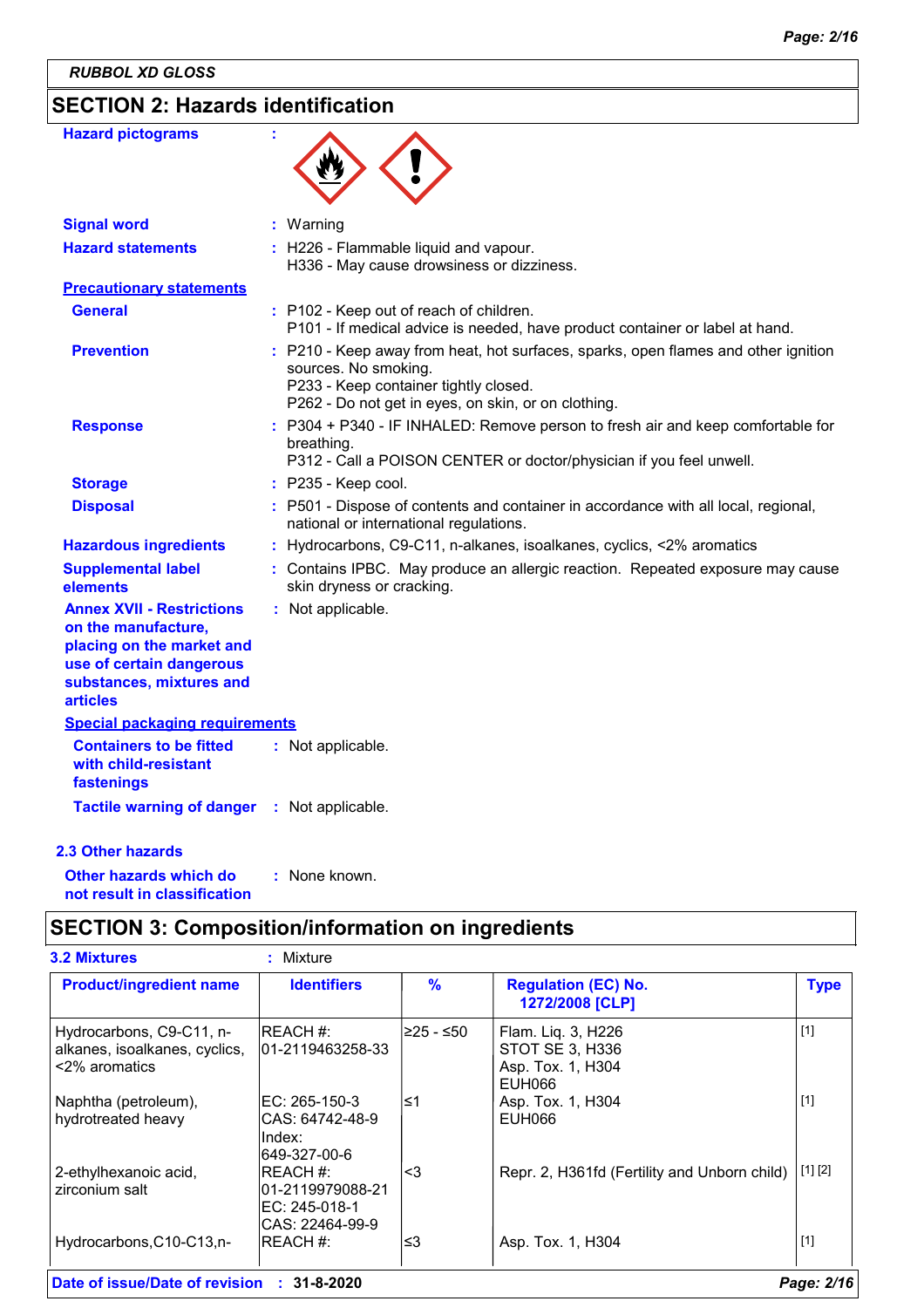# **SECTION 3: Composition/information on ingredients**

| SECTION 3: Composition/Information on Ingredients |                  |        |                                              |         |
|---------------------------------------------------|------------------|--------|----------------------------------------------|---------|
| alkanes, isoalkanes, cyclics,                     | 01-2119457273-39 |        | <b>EUH066</b>                                |         |
| <2%aromatics                                      |                  |        |                                              |         |
| 2-methoxy-1-methylethyl                           | REACH #:         | < 1    | Flam. Liq. 3, H226                           | [1] [2] |
| acetate                                           | 01-2119475791-29 |        | STOT SE 3, H336                              |         |
|                                                   | EC: 203-603-9    |        |                                              |         |
|                                                   | CAS: 108-65-6    |        |                                              |         |
|                                                   | Index:           |        |                                              |         |
|                                                   | 607-195-00-7     |        |                                              |         |
| 1-methoxy-2-propanol                              | REACH #:         | $<$ 1  | Flam. Liq. 3, H226                           | [1] [2] |
|                                                   | 01-2119457435-35 |        | STOT SE 3, H336                              |         |
|                                                   | EC: 203-539-1    |        |                                              |         |
|                                                   | CAS: 107-98-2    |        |                                              |         |
|                                                   | Index:           |        |                                              |         |
|                                                   | 603-064-00-3     |        |                                              |         |
| (2-methoxymethylethoxy)                           | REACH #:         | ≤0,3   | Not classified.                              | $[2]$   |
| propanol                                          | 01-2119450011-60 |        |                                              |         |
|                                                   | EC: 252-104-2    |        |                                              |         |
|                                                   | CAS: 34590-94-8  |        |                                              |         |
| <b>IPBC</b>                                       | EC: 259-627-5    | < 0.25 | Acute Tox. 4, H302                           | $[1]$   |
|                                                   | CAS: 55406-53-6  |        | Acute Tox. 3, H331                           |         |
|                                                   | Index:           |        | Eye Dam. 1, H318                             |         |
|                                                   | 616-212-00-7     |        | Skin Sens. 1, H317                           |         |
|                                                   |                  |        | STOT RE 1, H372                              |         |
|                                                   |                  |        | Aquatic Acute 1, H400 (M=10)                 |         |
|                                                   |                  |        | Aquatic Chronic 1, H410 (M=1)                |         |
| 2-ethylhexanoic acid,                             | EC: 240-085-3    | $≤0,1$ | Eye Irrit. 2, H319                           | [1] [2] |
| manganese salt                                    | CAS: 15956-58-8  |        | Repr. 2, H361fd (Fertility and Unborn child) |         |
|                                                   |                  |        | <b>STOT RE 2, H373</b>                       |         |
|                                                   |                  |        | Aquatic Chronic 2, H411                      |         |
| 2-butoxyethanol                                   | EC: 203-905-0    | $≤0,1$ | Acute Tox. 4, H302                           | [1] [2] |
|                                                   | CAS: 111-76-2    |        | Acute Tox. 4, H312                           |         |
|                                                   | Index:           |        | Acute Tox. 4, H332                           |         |
|                                                   | 603-014-00-0     |        | Skin Irrit. 2, H315                          |         |
|                                                   |                  |        | Eye Irrit. 2, H319                           |         |
|                                                   |                  |        | See Section 16 for                           |         |
|                                                   |                  |        | the full text of the H                       |         |
|                                                   |                  |        | statements declared                          |         |
|                                                   |                  |        | above.                                       |         |

There are no additional ingredients present which, within the current knowledge of the supplier and in the

concentrations applicable, are classified as hazardous to health or the environment, are PBTs, vPvBs or Substances of equivalent concern, or have been assigned a workplace exposure limit and hence require reporting in this section.

**Type** 

[1] Substance classified with a health or environmental hazard

[2] Substance with a workplace exposure limit

[3] Substance meets the criteria for PBT according to Regulation (EC) No. 1907/2006, Annex XIII

[4] Substance meets the criteria for vPvB according to Regulation (EC) No. 1907/2006, Annex XIII

[5] Substance of equivalent concern

[6] Additional disclosure due to company policy

Occupational exposure limits, if available, are listed in Section 8.

# **SECTION 4: First aid measures**

# **4.1 Description of first aid measures**

| <b>General</b>    | : In all cases of doubt, or when symptoms persist, seek medical attention. Never give<br>anything by mouth to an unconscious person. If unconscious, place in recovery<br>position and seek medical advice. |
|-------------------|-------------------------------------------------------------------------------------------------------------------------------------------------------------------------------------------------------------|
| Eye contact       | : Remove contact lenses, irrigate copiously with clean, fresh water, holding the<br>eyelids apart for at least 10 minutes and seek immediate medical advice.                                                |
| <b>Inhalation</b> | : Remove to fresh air. Keep person warm and at rest. If not breathing, if breathing is<br>irregular or if respiratory arrest occurs, provide artificial respiration or oxygen by<br>trained personnel.      |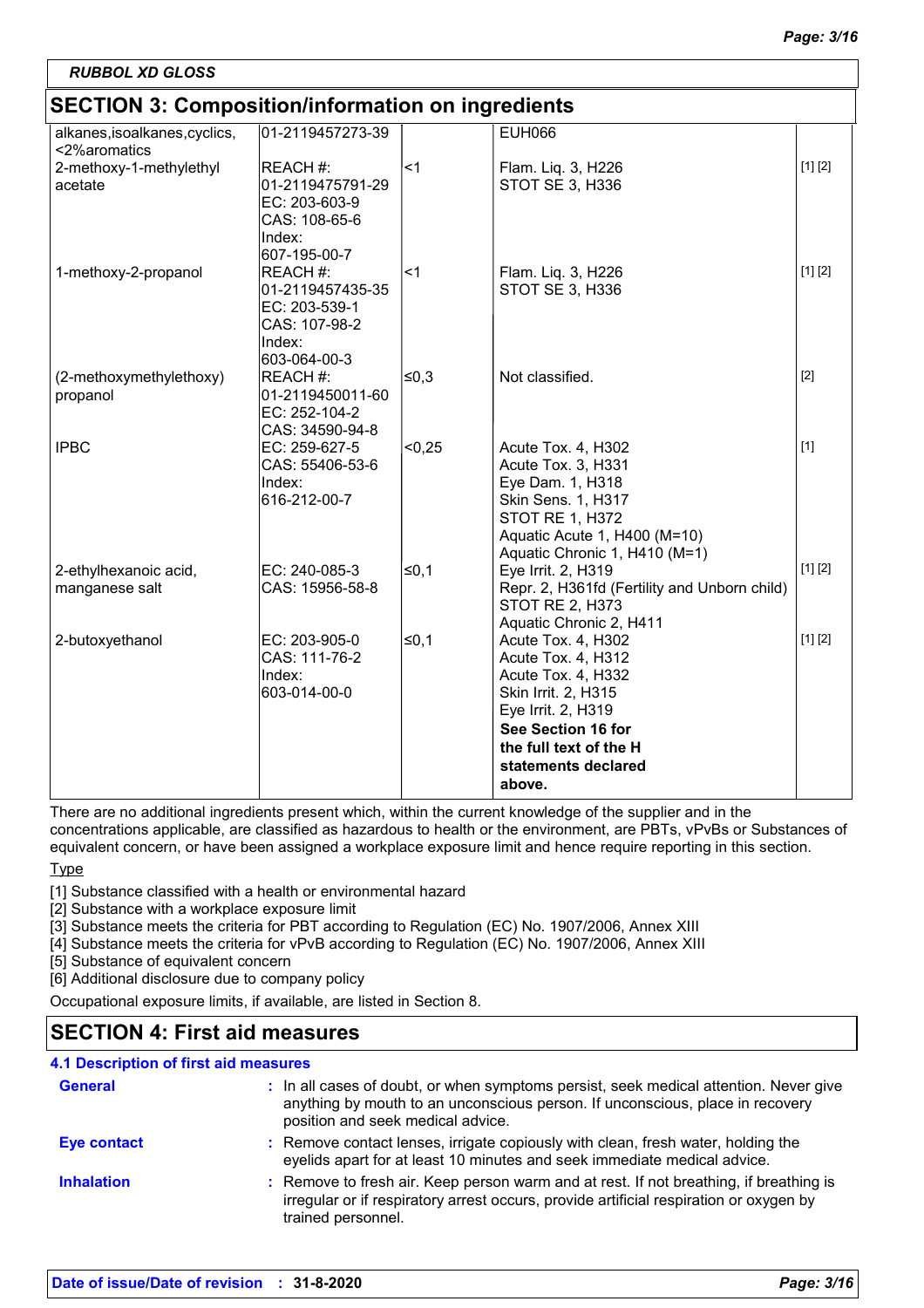# **SECTION 4: First aid measures**

| <b>Skin contact</b>               | : Remove contaminated clothing and shoes. Wash skin thoroughly with soap and<br>water or use recognised skin cleanser. Do NOT use solvents or thinners.                                                                                                                                                                 |
|-----------------------------------|-------------------------------------------------------------------------------------------------------------------------------------------------------------------------------------------------------------------------------------------------------------------------------------------------------------------------|
| <b>Ingestion</b>                  | : If swallowed, seek medical advice immediately and show the container or label.<br>Keep person warm and at rest. Do NOT induce vomiting.                                                                                                                                                                               |
| <b>Protection of first-aiders</b> | : No action shall be taken involving any personal risk or without suitable training. If it<br>is suspected that fumes are still present, the rescuer should wear an appropriate<br>mask or self-contained breathing apparatus. It may be dangerous to the person<br>providing aid to give mouth-to-mouth resuscitation. |

#### **4.2 Most important symptoms and effects, both acute and delayed**

There are no data available on the mixture itself. The mixture has been assessed following the conventional method of the CLP Regulation (EC) No 1272/2008 and is classified for toxicological properties accordingly. See Sections 2 and 3 for details.

Exposure to component solvent vapour concentrations in excess of the stated occupational exposure limit may result in adverse health effects such as mucous membrane and respiratory system irritation and adverse effects on the kidneys, liver and central nervous system. Symptoms and signs include headache, dizziness, fatigue, muscular weakness, drowsiness and, in extreme cases, loss of consciousness.

Solvents may cause some of the above effects by absorption through the skin. Repeated or prolonged contact with the mixture may cause removal of natural fat from the skin, resulting in non-allergic contact dermatitis and absorption through the skin.

If splashed in the eyes, the liquid may cause irritation and reversible damage.

Ingestion may cause nausea, diarrhea and vomiting.

This takes into account, where known, delayed and immediate effects and also chronic effects of components from short-term and long-term exposure by oral, inhalation and dermal routes of exposure and eye contact.

Contains IPBC. May produce an allergic reaction.

#### **4.3 Indication of any immediate medical attention and special treatment needed**

| <b>Notes to physician</b>  | : Treat symptomatically. Contact poison treatment specialist immediately if large<br>quantities have been ingested or inhaled. |
|----------------------------|--------------------------------------------------------------------------------------------------------------------------------|
| <b>Specific treatments</b> | : No specific treatment.                                                                                                       |

See toxicological information (Section 11)

# **SECTION 5: Firefighting measures**

| 5.1 Extinguishing media                                  |                                                                                                                              |
|----------------------------------------------------------|------------------------------------------------------------------------------------------------------------------------------|
| <b>Suitable extinguishing</b><br>media                   | : Recommended: alcohol-resistant foam, $CO2$ , powders, water spray.                                                         |
| <b>Unsuitable extinguishing</b><br>media                 | : Do not use water jet.                                                                                                      |
|                                                          | 5.2 Special hazards arising from the substance or mixture                                                                    |
| <b>Hazards from the</b><br>substance or mixture          | : Fire will produce dense black smoke. Exposure to decomposition products may<br>cause a health hazard.                      |
| <b>Hazardous combustion</b><br>products                  | : Decomposition products may include the following materials: carbon monoxide,<br>carbon dioxide, smoke, oxides of nitrogen. |
| 5.3 Advice for firefighters                              |                                                                                                                              |
| <b>Special protective actions</b><br>for fire-fighters   | : Cool closed containers exposed to fire with water. Do not release runoff from fire to<br>drains or watercourses.           |
| <b>Special protective</b><br>equipment for fire-fighters | : Appropriate breathing apparatus may be required.                                                                           |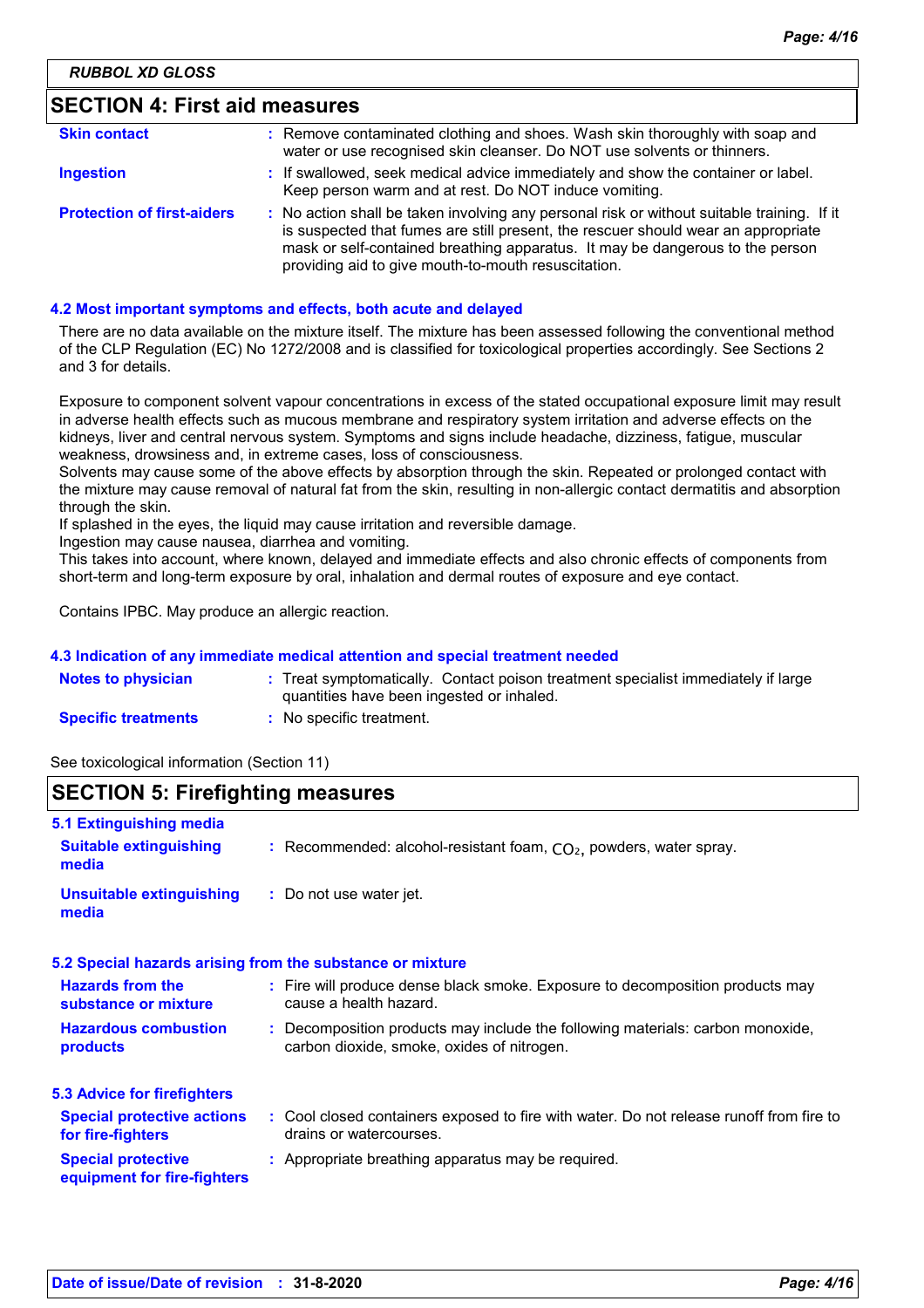# **SECTION 6: Accidental release measures**

|                                                                | 6.1 Personal precautions, protective equipment and emergency procedures                                                                                                                                                                                                            |
|----------------------------------------------------------------|------------------------------------------------------------------------------------------------------------------------------------------------------------------------------------------------------------------------------------------------------------------------------------|
| For non-emergency<br>personnel                                 | : Exclude sources of ignition and ventilate the area. Avoid breathing vapour or mist.<br>Refer to protective measures listed in sections 7 and 8.                                                                                                                                  |
| For emergency responders                                       | : If specialised clothing is required to deal with the spillage, take note of any<br>information in Section 8 on suitable and unsuitable materials. See also the<br>information in "For non-emergency personnel".                                                                  |
| <b>6.2 Environmental</b><br>precautions                        | : Do not allow to enter drains or watercourses. If the product contaminates lakes,<br>rivers, or sewers, inform the appropriate authorities in accordance with local<br>regulations.                                                                                               |
| 6.3 Methods and material<br>for containment and<br>cleaning up | : Contain and collect spillage with non-combustible, absorbent material e.g. sand,<br>earth, vermiculite or diatomaceous earth and place in container for disposal<br>according to local regulations (see Section 13). Preferably clean with a detergent.<br>Avoid using solvents. |
| 6.4 Reference to other<br><b>sections</b>                      | : See Section 1 for emergency contact information.<br>See Section 8 for information on appropriate personal protective equipment.<br>See Section 13 for additional waste treatment information.                                                                                    |

# **SECTION 7: Handling and storage**

The information in this section contains generic advice and guidance. The list of Identified Uses in Section 1 should be consulted for any available use-specific information provided in the Exposure Scenario(s).

| <b>7.1 Precautions for safe</b><br>handling | : Prevent the creation of flammable or explosive concentrations of vapours in air and<br>avoid vapour concentrations higher than the occupational exposure limits.<br>In addition, the product should only be used in areas from which all naked lights and<br>other sources of ignition have been excluded. Electrical equipment should be<br>protected to the appropriate standard.<br>Mixture may charge electrostatically: always use earthing leads when transferring<br>from one container to another.<br>Operators should wear antistatic footwear and clothing and floors should be of the<br>conducting type.<br>Keep away from heat, sparks and flame. No sparking tools should be used.<br>Avoid contact with skin and eyes. Avoid the inhalation of dust, particulates, spray or<br>mist arising from the application of this mixture. Avoid inhalation of dust from<br>sanding.<br>Eating, drinking and smoking should be prohibited in areas where this material is<br>handled, stored and processed.<br>Put on appropriate personal protective equipment (see Section 8).<br>Never use pressure to empty. Container is not a pressure vessel.<br>Always keep in containers made from the same material as the original one.<br>Comply with the health and safety at work laws.<br>Do not allow to enter drains or watercourses.<br>Information on fire and explosion protection<br>Vapours are heavier than air and may spread along floors. Vapours may form<br>explosive mixtures with air. |
|---------------------------------------------|--------------------------------------------------------------------------------------------------------------------------------------------------------------------------------------------------------------------------------------------------------------------------------------------------------------------------------------------------------------------------------------------------------------------------------------------------------------------------------------------------------------------------------------------------------------------------------------------------------------------------------------------------------------------------------------------------------------------------------------------------------------------------------------------------------------------------------------------------------------------------------------------------------------------------------------------------------------------------------------------------------------------------------------------------------------------------------------------------------------------------------------------------------------------------------------------------------------------------------------------------------------------------------------------------------------------------------------------------------------------------------------------------------------------------------------------------------------------------------------------------------------|
|---------------------------------------------|--------------------------------------------------------------------------------------------------------------------------------------------------------------------------------------------------------------------------------------------------------------------------------------------------------------------------------------------------------------------------------------------------------------------------------------------------------------------------------------------------------------------------------------------------------------------------------------------------------------------------------------------------------------------------------------------------------------------------------------------------------------------------------------------------------------------------------------------------------------------------------------------------------------------------------------------------------------------------------------------------------------------------------------------------------------------------------------------------------------------------------------------------------------------------------------------------------------------------------------------------------------------------------------------------------------------------------------------------------------------------------------------------------------------------------------------------------------------------------------------------------------|

**7.2 Conditions for safe storage, including any incompatibilities**

Store in accordance with local regulations.

#### **Notes on joint storage**

Keep away from: oxidising agents, strong alkalis, strong acids.

#### **Additional information on storage conditions**

Observe label precautions. Store in a dry, cool and well-ventilated area. Keep away from heat and direct sunlight. Keep away from sources of ignition. No smoking. Prevent unauthorised access. Containers that have been opened must be carefully resealed and kept upright to prevent leakage.

#### **7.3 Specific end use(s)**

**Recommendations :** Not available.

**Date of issue/Date of revision : 31-8-2020** *Page: 5/16*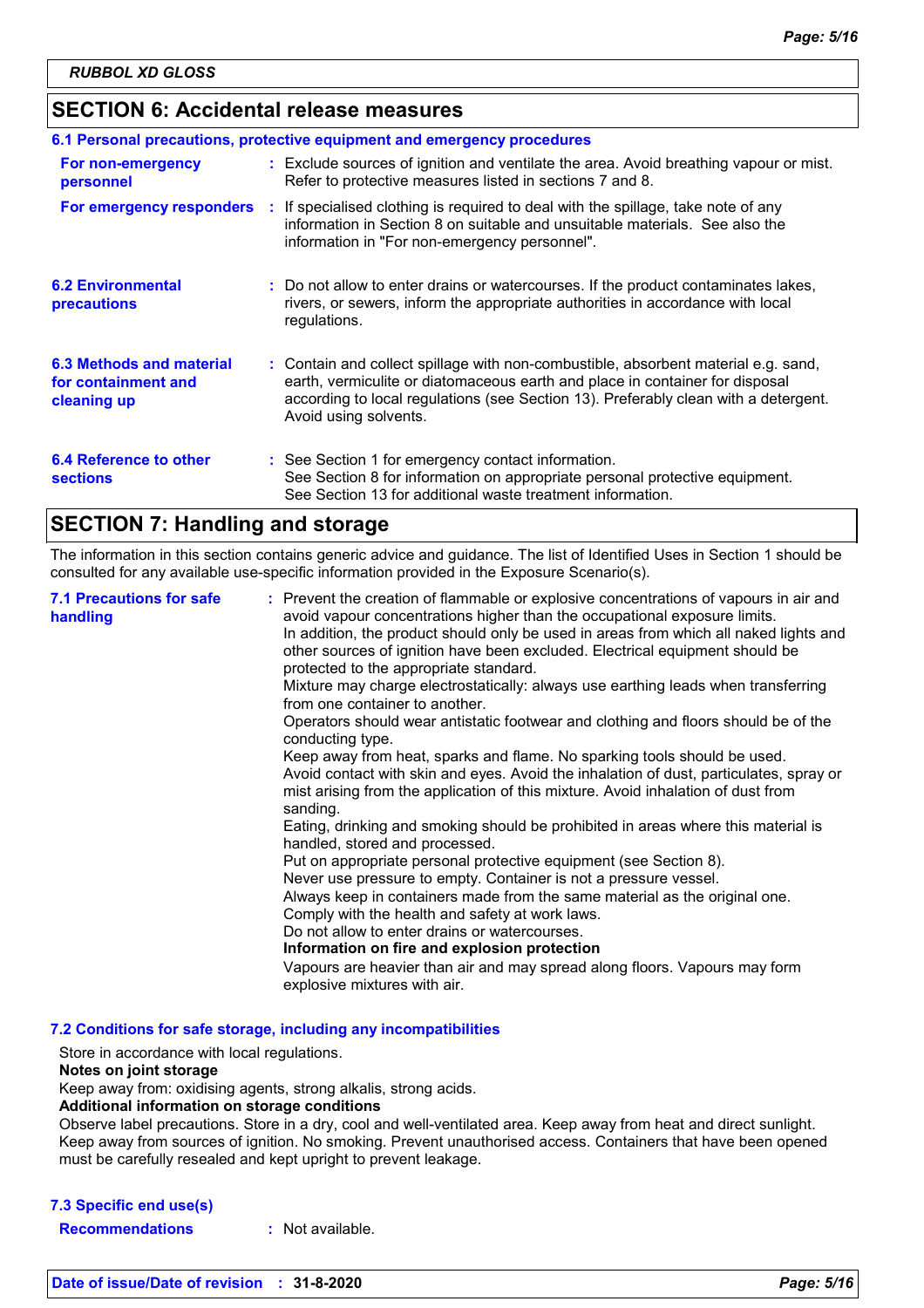# **SECTION 7: Handling and storage**

**Industrial sector specific : solutions**

: Not available.

# **SECTION 8: Exposure controls/personal protection**

The information in this section contains generic advice and guidance. Information is provided based on typical anticipated uses of the product. Additional measures might be required for bulk handling or other uses that could significantly increase worker exposure or environmental releases.

#### **8.1 Control parameters**

#### **Occupational exposure limits**

| <b>Product/ingredient name</b>                                | <b>Exposure limit values</b>                                                                                                                                                                                                                                                                                                                                                                                                                                                                                                                                                                                                                                                                                                                                                                                                                                                                                                                                                                                        |
|---------------------------------------------------------------|---------------------------------------------------------------------------------------------------------------------------------------------------------------------------------------------------------------------------------------------------------------------------------------------------------------------------------------------------------------------------------------------------------------------------------------------------------------------------------------------------------------------------------------------------------------------------------------------------------------------------------------------------------------------------------------------------------------------------------------------------------------------------------------------------------------------------------------------------------------------------------------------------------------------------------------------------------------------------------------------------------------------|
| 2-ethylhexanoic acid, zirconium salt                          | EH40/2005 WELs (United Kingdom (UK), 12/2011).<br>STEL: 10 mg/m <sup>3</sup> , (as Zr) 15 minutes.                                                                                                                                                                                                                                                                                                                                                                                                                                                                                                                                                                                                                                                                                                                                                                                                                                                                                                                  |
| 2-methoxy-1-methylethyl acetate                               | TWA: $5 \text{ mg/m}^3$ , (as Zr) 8 hours.<br>EH40/2005 WELs (United Kingdom (UK), 12/2011). Absorbed                                                                                                                                                                                                                                                                                                                                                                                                                                                                                                                                                                                                                                                                                                                                                                                                                                                                                                               |
|                                                               | through skin.<br>STEL: 548 mg/m <sup>3</sup> 15 minutes.                                                                                                                                                                                                                                                                                                                                                                                                                                                                                                                                                                                                                                                                                                                                                                                                                                                                                                                                                            |
|                                                               | TWA: 50 ppm 8 hours.                                                                                                                                                                                                                                                                                                                                                                                                                                                                                                                                                                                                                                                                                                                                                                                                                                                                                                                                                                                                |
|                                                               | TWA: 274 mg/m <sup>3</sup> 8 hours.                                                                                                                                                                                                                                                                                                                                                                                                                                                                                                                                                                                                                                                                                                                                                                                                                                                                                                                                                                                 |
| 1-methoxy-2-propanol                                          | STEL: 100 ppm 15 minutes.<br>EH40/2005 WELs (United Kingdom (UK), 12/2011). Absorbed                                                                                                                                                                                                                                                                                                                                                                                                                                                                                                                                                                                                                                                                                                                                                                                                                                                                                                                                |
|                                                               | through skin.                                                                                                                                                                                                                                                                                                                                                                                                                                                                                                                                                                                                                                                                                                                                                                                                                                                                                                                                                                                                       |
|                                                               | STEL: 560 mg/m <sup>3</sup> 15 minutes.                                                                                                                                                                                                                                                                                                                                                                                                                                                                                                                                                                                                                                                                                                                                                                                                                                                                                                                                                                             |
|                                                               | STEL: 150 ppm 15 minutes.                                                                                                                                                                                                                                                                                                                                                                                                                                                                                                                                                                                                                                                                                                                                                                                                                                                                                                                                                                                           |
|                                                               | TWA: 375 mg/m <sup>3</sup> 8 hours.                                                                                                                                                                                                                                                                                                                                                                                                                                                                                                                                                                                                                                                                                                                                                                                                                                                                                                                                                                                 |
|                                                               | TWA: 100 ppm 8 hours.                                                                                                                                                                                                                                                                                                                                                                                                                                                                                                                                                                                                                                                                                                                                                                                                                                                                                                                                                                                               |
| (2-methoxymethylethoxy)propanol                               | EH40/2005 WELs (United Kingdom (UK), 12/2011). Absorbed                                                                                                                                                                                                                                                                                                                                                                                                                                                                                                                                                                                                                                                                                                                                                                                                                                                                                                                                                             |
|                                                               | through skin.<br>TWA: 308 mg/m <sup>3</sup> 8 hours.                                                                                                                                                                                                                                                                                                                                                                                                                                                                                                                                                                                                                                                                                                                                                                                                                                                                                                                                                                |
|                                                               | TWA: 50 ppm 8 hours.                                                                                                                                                                                                                                                                                                                                                                                                                                                                                                                                                                                                                                                                                                                                                                                                                                                                                                                                                                                                |
| 2-ethylhexanoic acid, manganese salt                          | EH40/2005 WELs (United Kingdom (UK), 12/2011).                                                                                                                                                                                                                                                                                                                                                                                                                                                                                                                                                                                                                                                                                                                                                                                                                                                                                                                                                                      |
|                                                               | TWA: $0,5$ mg/m <sup>3</sup> , (as Mn) 8 hours.                                                                                                                                                                                                                                                                                                                                                                                                                                                                                                                                                                                                                                                                                                                                                                                                                                                                                                                                                                     |
| 2-butoxyethanol                                               | EH40/2005 WELs (United Kingdom (UK), 12/2011). Absorbed                                                                                                                                                                                                                                                                                                                                                                                                                                                                                                                                                                                                                                                                                                                                                                                                                                                                                                                                                             |
|                                                               | through skin.                                                                                                                                                                                                                                                                                                                                                                                                                                                                                                                                                                                                                                                                                                                                                                                                                                                                                                                                                                                                       |
|                                                               | STEL: 50 ppm 15 minutes.                                                                                                                                                                                                                                                                                                                                                                                                                                                                                                                                                                                                                                                                                                                                                                                                                                                                                                                                                                                            |
|                                                               | TWA: 25 ppm 8 hours.                                                                                                                                                                                                                                                                                                                                                                                                                                                                                                                                                                                                                                                                                                                                                                                                                                                                                                                                                                                                |
| <b>Recommended monitoring</b><br>÷<br>procedures<br>required. | If this product contains ingredients with exposure limits, personal, workplace<br>atmosphere or biological monitoring may be required to determine the effectiveness<br>of the ventilation or other control measures and/or the necessity to use respiratory<br>protective equipment. Reference should be made to monitoring standards, such as<br>the following: European Standard EN 689 (Workplace atmospheres - Guidance for<br>the assessment of exposure by inhalation to chemical agents for comparison with<br>limit values and measurement strategy) European Standard EN 14042 (Workplace<br>atmospheres - Guide for the application and use of procedures for the assessment<br>of exposure to chemical and biological agents) European Standard EN 482<br>(Workplace atmospheres - General requirements for the performance of procedures<br>for the measurement of chemical agents) Reference to national guidance<br>documents for methods for the determination of hazardous substances will also be |
| <b>DNELs/DMELs</b>                                            |                                                                                                                                                                                                                                                                                                                                                                                                                                                                                                                                                                                                                                                                                                                                                                                                                                                                                                                                                                                                                     |
| No DNELs/DMELs available.                                     |                                                                                                                                                                                                                                                                                                                                                                                                                                                                                                                                                                                                                                                                                                                                                                                                                                                                                                                                                                                                                     |

#### **PNECs**

No PNECs available

| <b>8.2 Exposure controls</b> |  |
|------------------------------|--|
|------------------------------|--|

**Appropriate engineering controls**

**:** Provide adequate ventilation. Where reasonably practicable, this should be achieved by the use of local exhaust ventilation and good general extraction. If these are not sufficient to maintain concentrations of particulates and solvent vapours below the OEL, suitable respiratory protection must be worn.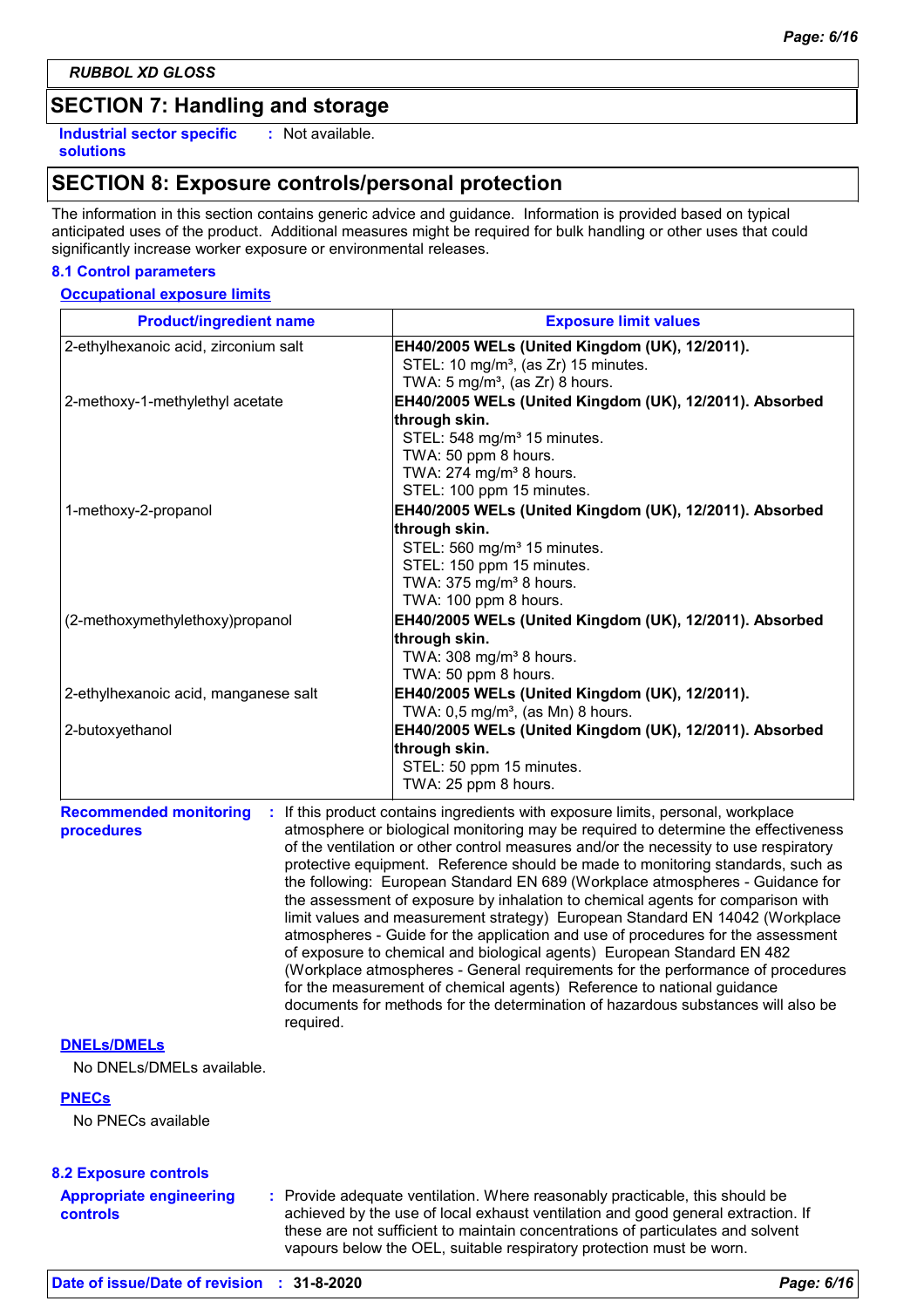# **SECTION 8: Exposure controls/personal protection**

| <b>Individual protection measures</b> |                                                                                                                                                                                                                                                                                                                                                                                                                                                                                                                                                                                                                                                                                         |
|---------------------------------------|-----------------------------------------------------------------------------------------------------------------------------------------------------------------------------------------------------------------------------------------------------------------------------------------------------------------------------------------------------------------------------------------------------------------------------------------------------------------------------------------------------------------------------------------------------------------------------------------------------------------------------------------------------------------------------------------|
| <b>Hygiene measures</b>               | : Wash hands, forearms and face thoroughly after handling chemical products, before<br>eating, smoking and using the lavatory and at the end of the working period.<br>Appropriate techniques should be used to remove potentially contaminated clothing.<br>Wash contaminated clothing before reusing. Ensure that eyewash stations and<br>safety showers are close to the workstation location.                                                                                                                                                                                                                                                                                       |
| <b>Eye/face protection</b>            | : Use safety eyewear designed to protect against splash of liquids.                                                                                                                                                                                                                                                                                                                                                                                                                                                                                                                                                                                                                     |
| <b>Skin protection</b>                |                                                                                                                                                                                                                                                                                                                                                                                                                                                                                                                                                                                                                                                                                         |
| <b>Hand protection</b>                |                                                                                                                                                                                                                                                                                                                                                                                                                                                                                                                                                                                                                                                                                         |
| <b>Gloves</b>                         | : When prolonged or frequently repeated contact may occur, a glove with a protection<br>class of 6 (breakthrough time >480 minutes according to EN374) is recommended.<br>Recommended gloves: Viton ® or Nitrile, thickness ≥ 0.38 mm.<br>When only brief contact is expected, a glove with protection class of 2 or higher<br>(breakthrough time > 30 minutes according to EN374) is recommended.<br>Recommended gloves: Nitrile, thickness ≥ 0.12 mm.<br>Gloves should be replaced regularly and if there is any sign of damage to the glove<br>material.                                                                                                                             |
|                                       | The performance or effectiveness of the glove may be reduced by physical/chemical<br>damage and poor maintenance.                                                                                                                                                                                                                                                                                                                                                                                                                                                                                                                                                                       |
| <b>Body protection</b>                | : Personnel should wear antistatic clothing made of natural fibres or of high-<br>temperature-resistant synthetic fibres.                                                                                                                                                                                                                                                                                                                                                                                                                                                                                                                                                               |
| <b>Other skin protection</b>          | : Appropriate footwear and any additional skin protection measures should be<br>selected based on the task being performed and the risks involved and should be<br>approved by a specialist before handling this product.                                                                                                                                                                                                                                                                                                                                                                                                                                                               |
| <b>Respiratory protection</b>         | : If workers are exposed to concentrations above the exposure limit, they must use<br>appropriate, certified respirators.                                                                                                                                                                                                                                                                                                                                                                                                                                                                                                                                                               |
|                                       | OLD LEAD-BASED PAINTS:                                                                                                                                                                                                                                                                                                                                                                                                                                                                                                                                                                                                                                                                  |
|                                       | When surfaces are to be prepared for painting, account should be taken of the age<br>of the property and the possibility that lead-pigmented paint might be present. There<br>is a possibility that ingestion or inhalation of scrapings or dust arising from the<br>preparation work could cause health effects. As a working rule you should assume<br>that this will be the case if the age of the property is pre 1960.                                                                                                                                                                                                                                                             |
|                                       | Where possible wet sanding or chemical stripping methods should be used with<br>surfaces of this type to avoid the creation of dust. When dry sanding cannot be<br>avoided, and effective local exhaust ventilation is not available, it is recommended<br>that a dust respirator is worn, that is approved for use with lead dusts, and its type<br>selected on the basis of the COSHH assessment, taking into account the<br>Workplace Exposure Limit for lead in air. Furthermore, steps should be taken to<br>ensure containment of the dusts created, and that all practicable measures are<br>taken to clean up thoroughly all deposits of dusts in and around the affected area. |
|                                       | Respiratory protection in case of dust or spray mist formation. (particle filter EN143<br>type P2) Respiratory protection in case of vapour formation. (half mask with<br>combination filter A2-P2 til concentrations of 0,5 Vol%.)                                                                                                                                                                                                                                                                                                                                                                                                                                                     |
|                                       | The current Control of Lead at Work Regulations approved code of practice should<br>be consulted for advice on protective clothing and personal hygiene precautions.<br>Care should also be taken to exclude visitors, members of the household and<br>especially children from the affected area, during the actual work and the<br>subsequent clean up operations. All scrapings, dust, etc. should be disposed of by<br>the professional painting contractor as Hazardous Waste.                                                                                                                                                                                                     |
|                                       | Extra precautions will also need to be taken when burning off old lead-based paints<br>because fumes containing lead will be produced. It is recommended that a<br>respirator, approved for use with particulate fumes of lead is selected on the basis<br>of the COSHH assessment, taking into account the Workplace Exposure Limit for<br>lead in air. Similar precautions to those given above about sanding should be taken<br>with reference to protective clothing, disposal of scrapings and dusts, and exclusion                                                                                                                                                                |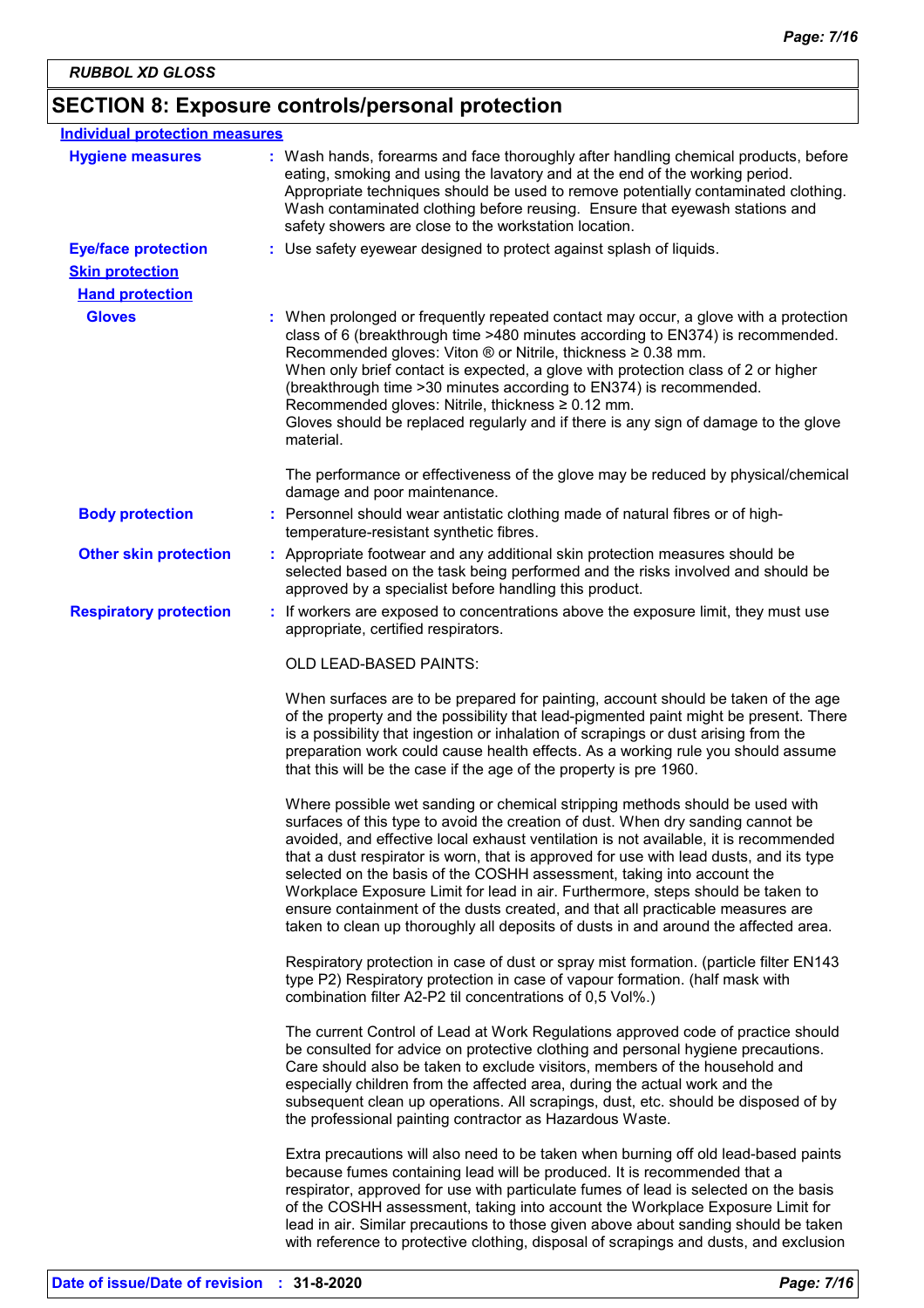#### **SECTION 8: Exposure controls/personal protection**

of other personnel and especially children from the building during actual work and the subsequent clean up operations.

Avoid the inhalation of dust. Wear suitable face mask if dry sanding. Special precautions should be taken during surface preparation of pre-1960s paint surfaces over wood and metal as they may contain harmful lead. OLD LEAD-BASED PAINTS:

When surfaces are to be prepared for painting, account should be taken of the age of the property and the possibility that lead-pigmented paint might be present. There is a possibility that ingestion or inhalation of scrapings or dust arising from the preparation work could cause health effects. As a working rule you should assume that this will be the case if the age of the property is pre 1960.

Where possible wet sanding or chemical stripping methods should be used with surfaces of this type to avoid the creation of dust. When dry sanding cannot be avoided, and effective local exhaust ventilation is not available, it is recommended that a dust respirator is worn, that is approved for use with lead dusts, and its type selected on the basis of the COSHH assessment, taking into account the Workplace Exposure Limit for lead in air. Furthermore, steps should be taken to ensure containment of the dusts created, and that all practicable measures are taken to clean up thoroughly all deposits of dusts in and around the affected area.

Respiratory protection in case of dust or spray mist formation. (particle filter EN143 type P2) Respiratory protection in case of vapour formation. (half mask with combination filter A2-P2 til concentrations of 0,5 Vol%.)

The current Control of Lead at Work Regulations approved code of practice should be consulted for advice on protective clothing and personal hygiene precautions. Care should also be taken to exclude visitors, members of the household and especially children from the affected area, during the actual work and the subsequent clean up operations. All scrapings, dust, etc. should be disposed of by the professional painting contractor as Hazardous Waste.

Extra precautions will also need to be taken when burning off old lead-based paints because fumes containing lead will be produced. It is recommended that a respirator, approved for use with particulate fumes of lead is selected on the basis of the COSHH assessment, taking into account the Workplace Exposure Limit for lead in air. Similar precautions to those given above about sanding should be taken with reference to protective clothing, disposal of scrapings and dusts, and exclusion of other personnel and especially children from the building during actual work and the subsequent clean up operations.

Avoid the inhalation of dust. Wear suitable face mask if dry sanding. Special precautions should be taken during surface preparation of pre-1960s paint surfaces over wood and metal as they may contain harmful lead.

**controls**

**Environmental exposure : Do not allow to enter drains or watercourses.** 

# **SECTION 9: Physical and chemical properties**

#### **9.1. Information on basic physical and chemical properties**

| <b>Appearance</b>                   |                       |
|-------------------------------------|-----------------------|
| <b>Physical state</b>               | $:$ Liquid.           |
| <b>Colour</b>                       | : Various: See label. |
| <b>Odour</b>                        | $:$ Not available.    |
| <b>Odour threshold</b>              | : Not available.      |
| рH                                  | $:$ Not available.    |
| <b>Melting point/freezing point</b> | : Not available.      |
|                                     |                       |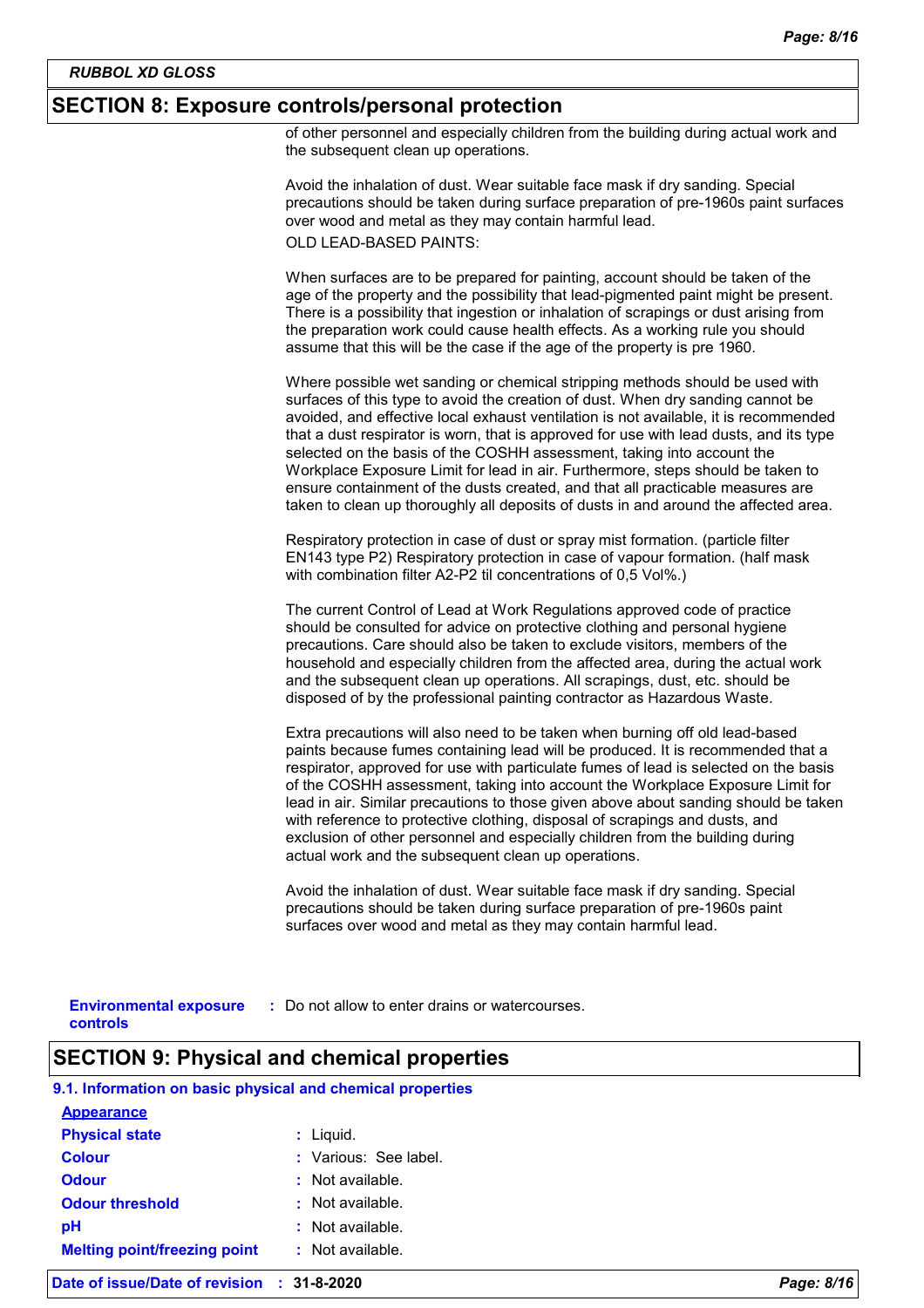# **SECTION 9: Physical and chemical properties**

| Initial boiling point and boiling<br>range                        | $: 185^{\circ}$ C                                          |
|-------------------------------------------------------------------|------------------------------------------------------------|
| <b>Flash point</b>                                                | : Closed cup: $38^{\circ}$ C                               |
| <b>Evaporation rate</b>                                           | Not available.                                             |
| <b>Upper/lower flammability or</b><br>explosive limits            | : Not available.                                           |
| <b>Vapour pressure</b>                                            | : Not available.                                           |
| <b>Vapour density</b>                                             | Not available.                                             |
| <b>Relative density</b>                                           | : 0.939                                                    |
| <b>Solubility(ies)</b>                                            | : Insoluble in the following materials: cold water.        |
| <b>Partition coefficient: n-octanol/: Not available.</b><br>water |                                                            |
| <b>Auto-ignition temperature</b>                                  | : Not available.                                           |
| <b>Decomposition temperature</b>                                  | : Not available.                                           |
| <b>Viscosity</b>                                                  | : Kinematic (room temperature): $17,04$ cm <sup>2</sup> /s |
| <b>Explosive properties</b>                                       | Not available.                                             |
| <b>Oxidising properties</b>                                       | $:$ Not available.                                         |
| 9.2. Other information                                            |                                                            |
| <b>Solubility in water</b>                                        | : Not available.                                           |

# **SECTION 10: Stability and reactivity**

| <b>10.1 Reactivity</b>                            | : No specific test data related to reactivity available for this product or its ingredients.                                        |
|---------------------------------------------------|-------------------------------------------------------------------------------------------------------------------------------------|
| <b>10.2 Chemical stability</b>                    | : Stable under recommended storage and handling conditions (see Section 7).                                                         |
| <b>10.3 Possibility of</b><br>hazardous reactions | : Under normal conditions of storage and use, hazardous reactions will not occur.                                                   |
| <b>10.4 Conditions to avoid</b>                   | : When exposed to high temperatures may produce hazardous decomposition<br>products.                                                |
| <b>10.5 Incompatible materials</b>                | : Keep away from the following materials to prevent strong exothermic reactions:<br>oxidising agents, strong alkalis, strong acids. |
| <b>10.6 Hazardous</b><br>decomposition products   | : Decomposition products may include the following materials: carbon monoxide,<br>carbon dioxide, smoke, oxides of nitrogen.        |

# **SECTION 11: Toxicological information**

#### **11.1 Information on toxicological effects**

There are no data available on the mixture itself. The mixture has been assessed following the conventional method of the CLP Regulation (EC) No 1272/2008 and is classified for toxicological properties accordingly. See Sections 2 and 3 for details.

Exposure to component solvent vapour concentrations in excess of the stated occupational exposure limit may result in adverse health effects such as mucous membrane and respiratory system irritation and adverse effects on the kidneys, liver and central nervous system. Symptoms and signs include headache, dizziness, fatigue, muscular weakness, drowsiness and, in extreme cases, loss of consciousness.

Solvents may cause some of the above effects by absorption through the skin. Repeated or prolonged contact with the mixture may cause removal of natural fat from the skin, resulting in non-allergic contact dermatitis and absorption through the skin.

If splashed in the eyes, the liquid may cause irritation and reversible damage.

Ingestion may cause nausea, diarrhea and vomiting.

This takes into account, where known, delayed and immediate effects and also chronic effects of components from short-term and long-term exposure by oral, inhalation and dermal routes of exposure and eye contact.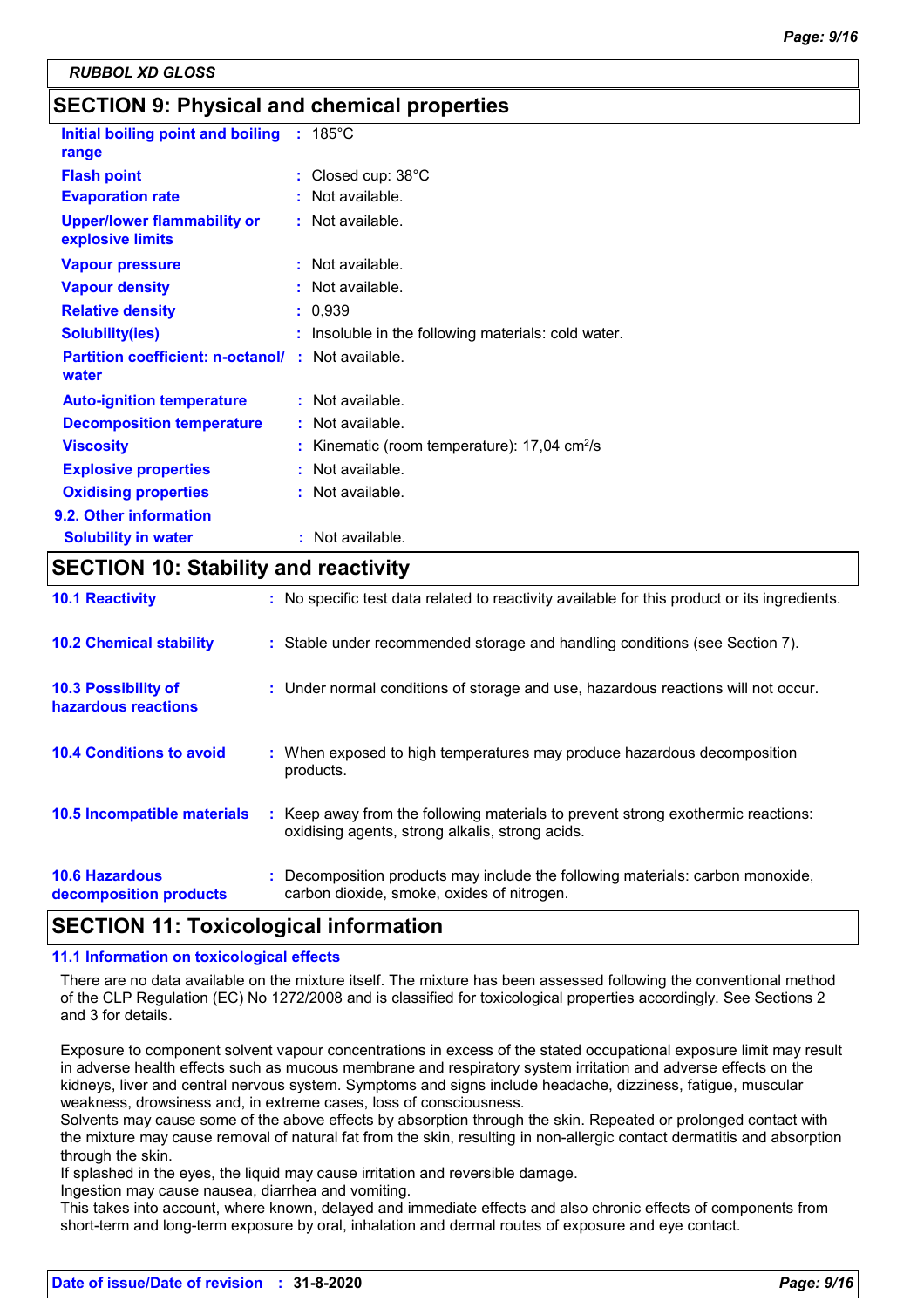# **SECTION 11: Toxicological information**

Contains IPBC. May produce an allergic reaction.

# **Acute toxicity**

| <b>Product/ingredient name</b>     | <b>Result</b>                        | <b>Species</b>       | <b>Dose</b> | <b>Exposure</b> |
|------------------------------------|--------------------------------------|----------------------|-------------|-----------------|
| 2-methoxy-1-methylethyl<br>acetate | LD50 Intraperitoneal                 | Mouse                | >1500 mg/kg |                 |
|                                    | LD50 Oral                            | Mouse                | >5000 mg/kg |                 |
|                                    | LD50 Oral                            | Rat                  | 9000 mg/kg  |                 |
| (2-methoxymethylethoxy)            | LD50 Dermal                          | Rabbit               | 10 mL/kg    |                 |
| propanol                           |                                      |                      |             |                 |
|                                    | LD50 Oral                            | Dog                  | 7500 mg/kg  |                 |
|                                    | LD50 Oral                            | Rat                  | 5,5 mL/kg   |                 |
|                                    | LD50 Oral                            | Rat                  | 5400 uL/kg  |                 |
| <b>IPBC</b>                        | LD50 Oral                            | Rat                  | 1470 mg/kg  |                 |
| 2-butoxyethanol                    | LC50 Inhalation Gas.                 | Mouse                | 700 ppm     | 7 hours         |
|                                    | LD50 Dermal                          |                      | 230 uL/kg   |                 |
|                                    | LD50 Dermal                          | Guinea pig<br>Rabbit | 220 mg/kg   |                 |
|                                    |                                      |                      |             |                 |
|                                    | LD50 Intraperitoneal                 | Mouse                | 536 mg/kg   |                 |
|                                    | LD50 Intraperitoneal                 | Rabbit               | 220 mg/kg   |                 |
|                                    | LD50 Intraperitoneal                 | Rat                  | 220 mg/kg   |                 |
|                                    | LD50 Intravenous                     | Mouse                | 1130 mg/kg  |                 |
|                                    | LD50 Intravenous                     | Rabbit               | 252 mg/kg   |                 |
|                                    | LD50 Intravenous                     | Rat                  | 307 mg/kg   |                 |
|                                    | LD50 Oral                            | Guinea pig           | 1200 mg/kg  |                 |
|                                    | LD50 Oral                            | Mouse                | 1230 mg/kg  |                 |
|                                    | LD50 Oral                            | Mouse                | 1167 mg/kg  |                 |
|                                    | LD50 Oral                            | Rabbit               | 300 mg/kg   |                 |
|                                    | LD50 Oral                            | Rabbit               | 320 mg/kg   |                 |
|                                    | LD50 Oral                            | Rat                  | 917 mg/kg   |                 |
|                                    | LD50 Oral                            | Rat                  | 250 mg/kg   |                 |
|                                    | LD50 Route of exposure               | Mammal -             | 1500 mg/kg  |                 |
|                                    | unreported                           | species              |             |                 |
|                                    |                                      | unspecified          |             |                 |
|                                    | LD50 Route of exposure<br>unreported | Mouse                | 1050 mg/kg  |                 |
|                                    | LD50 Route of exposure               | Rat                  | 917 mg/kg   |                 |
|                                    | unreported                           |                      |             |                 |
|                                    | LDLo Oral                            | Human                | 143 mg/kg   |                 |
|                                    | LDLo Oral                            | Rat                  | 1500 mg/kg  |                 |
|                                    | LDLo Subcutaneous                    | Mouse                | 500 mg/kg   |                 |
|                                    | <b>TDLo Intraperitoneal</b>          | Mammal -             | 100 mg/kg   |                 |
|                                    |                                      | species              |             |                 |
|                                    |                                      | unspecified          |             |                 |
|                                    | <b>TDLo Oral</b>                     | Man - Male           | 132 mg/kg   |                 |
|                                    | <b>TDLo Oral</b>                     | Rat                  | 500 mg/kg   |                 |
|                                    | <b>TDLo Oral</b>                     | Woman -              | 600 mg/kg   |                 |
|                                    |                                      | Female               |             |                 |
|                                    | <b>TDLo Oral</b>                     | Woman -              | 7813 uL/kg  |                 |
|                                    |                                      | Female               |             |                 |
|                                    | TDLo Route of exposure               | Rat                  | 250 mg/kg   |                 |
|                                    | unreported                           |                      |             |                 |
|                                    |                                      |                      |             |                 |

**Conclusion/Summary :** Not available.

**Acute toxicity estimates**

| <b>Route</b>         | <b>ATE value</b> |  |
|----------------------|------------------|--|
| Inhalation (gases)   | 598252,3 ppm     |  |
| Inhalation (vapours) | 2563,9 mg/l      |  |

**Irritation/Corrosion**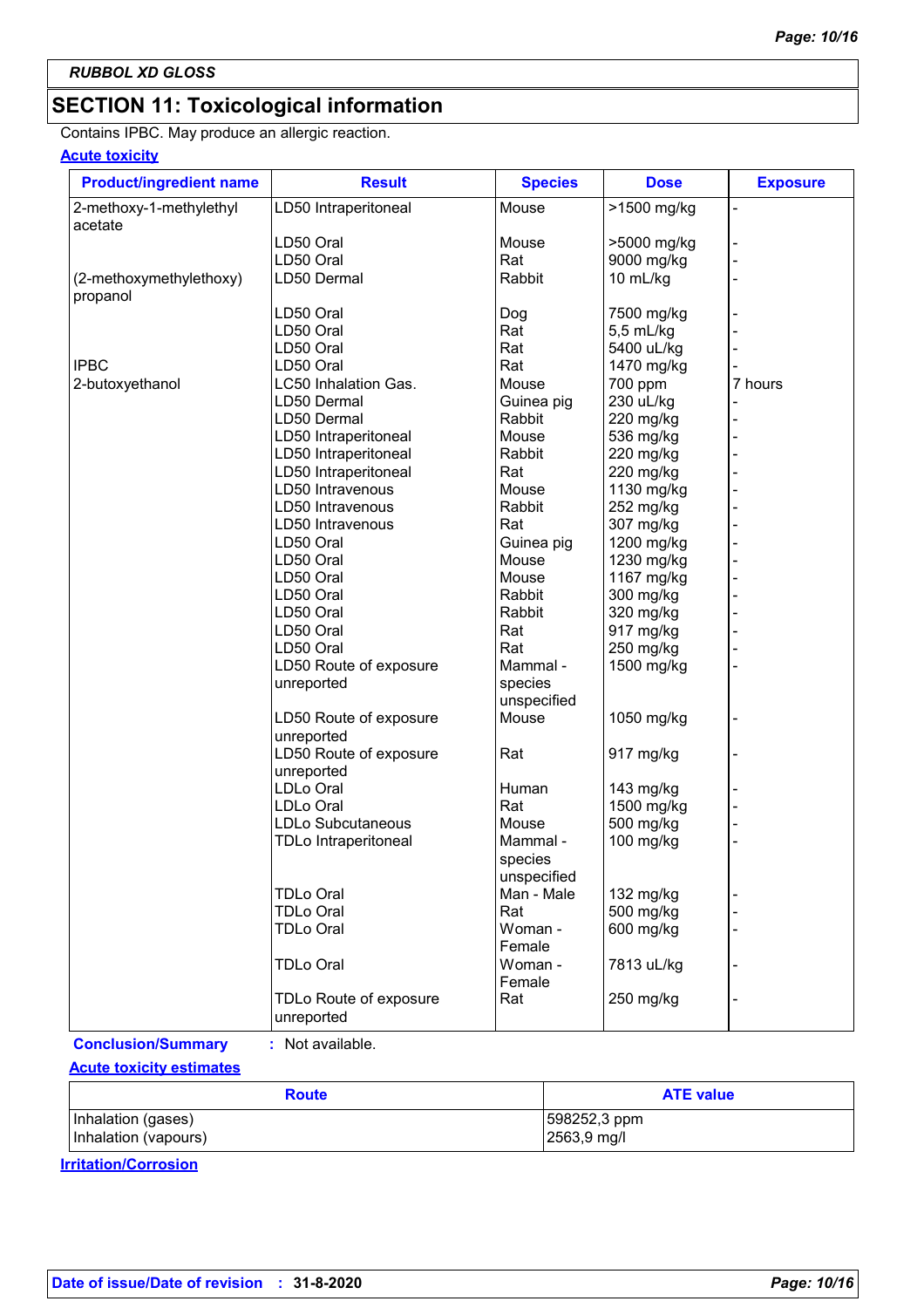# **SECTION 11: Toxicological information**

| <b>Product/ingredient name</b>                          | <b>Result</b>            | <b>Species</b> | <b>Score</b>             | <b>Exposure</b>                 | <b>Observation</b> |
|---------------------------------------------------------|--------------------------|----------------|--------------------------|---------------------------------|--------------------|
| 1-methoxy-2-propanol                                    | Eyes - Mild irritant     | Rabbit         | L,                       | 24 hours 500                    |                    |
|                                                         | Skin - Mild irritant     | Rabbit         | L,                       | milligrams<br>500<br>milligrams |                    |
| (2-methoxymethylethoxy)<br>propanol                     | Eyes - Mild irritant     | Human          | $\overline{\phantom{0}}$ | 8 milligrams                    |                    |
|                                                         | Eyes - Mild irritant     | Rabbit         | $\overline{\phantom{a}}$ | 24 hours 500<br>milligrams      |                    |
|                                                         | Skin - Mild irritant     | Rabbit         | $\overline{\phantom{a}}$ | 500<br>milligrams               |                    |
| 2-butoxyethanol                                         | Eyes - Moderate irritant | Rabbit         | $\overline{\phantom{a}}$ | 24 hours 100<br>milligrams      |                    |
|                                                         | Eyes - Severe irritant   | Rabbit         | $\overline{a}$           | 100<br>milligrams               |                    |
|                                                         | Skin - Mild irritant     | Rabbit         | $\overline{a}$           | 500<br>milligrams               |                    |
| <b>Conclusion/Summary</b>                               | : Not available.         |                |                          |                                 |                    |
| <b>Sensitisation</b>                                    |                          |                |                          |                                 |                    |
| <b>Conclusion/Summary</b>                               | : Not available.         |                |                          |                                 |                    |
| <b>Mutagenicity</b>                                     |                          |                |                          |                                 |                    |
| <b>Conclusion/Summary</b>                               | : Not available.         |                |                          |                                 |                    |
| <b>Carcinogenicity</b>                                  |                          |                |                          |                                 |                    |
| <b>Conclusion/Summary</b>                               | : Not available.         |                |                          |                                 |                    |
| <b>Reproductive toxicity</b>                            |                          |                |                          |                                 |                    |
| <b>Conclusion/Summary</b>                               | : Not available.         |                |                          |                                 |                    |
| <b>Teratogenicity</b>                                   |                          |                |                          |                                 |                    |
| <b>Conclusion/Summary</b>                               | : Not available.         |                |                          |                                 |                    |
| <b>Specific target organ toxicity (single exposure)</b> |                          |                |                          |                                 |                    |
|                                                         |                          |                |                          |                                 |                    |

| <b>Product/ingredient name</b>                                           | <b>Category</b> | <b>Route of</b><br>exposure | <b>Target organs</b> |
|--------------------------------------------------------------------------|-----------------|-----------------------------|----------------------|
| Hydrocarbons, C9-C11, n-alkanes, isoalkanes, cyclics,<br>l <2% aromatics | Category 3      | Not applicable.             | Narcotic effects     |

# **Specific target organ toxicity (repeated exposure)**

| <b>Product/ingredient name</b> | <b>Category</b> | <b>Route of</b><br>exposure | <b>Target organs</b> |
|--------------------------------|-----------------|-----------------------------|----------------------|
| <b>IPBC</b>                    | Category 1      | Not determined              | Not determined       |

### **Aspiration hazard**

| <b>Product/ingredient name</b>                                           | <b>Result</b>                         |
|--------------------------------------------------------------------------|---------------------------------------|
| Hydrocarbons, C9-C11, n-alkanes, isoalkanes, cyclics, <2%<br>l aromatics | <b>ASPIRATION HAZARD - Category 1</b> |
| Hydrocarbons, C10-C13, n-alkanes, isoalkanes, cyclics,<br><2%aromatics   | <b>ASPIRATION HAZARD - Category 1</b> |
| Naphtha (petroleum), hydrotreated heavy                                  | <b>ASPIRATION HAZARD - Category 1</b> |

#### **Other information :**

: Not available.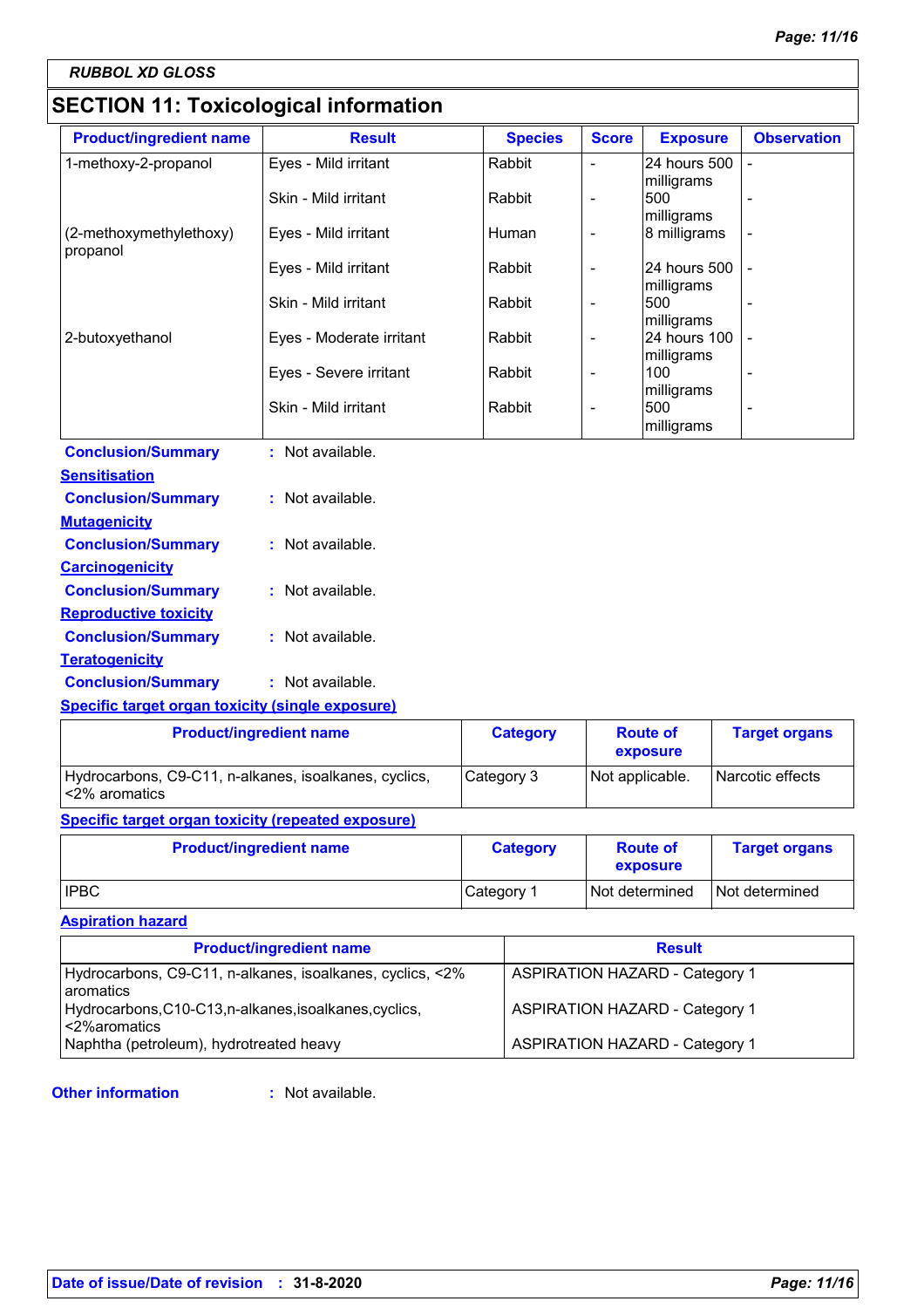# **SECTION 12: Ecological information**

#### **12.1 Toxicity**

There are no data available on the mixture itself. Do not allow to enter drains or watercourses.

The mixture has been assessed following the summation method of the CLP Regulation (EC) No 1272/2008 and is not classified as hazardous to the environment, but contains substance(s) hazardous to the environment. See section 3 for details.

| <b>Product/ingredient name</b> | <b>Result</b>                                                               | <b>Species</b>                                                               | <b>Exposure</b>       |
|--------------------------------|-----------------------------------------------------------------------------|------------------------------------------------------------------------------|-----------------------|
| <b>IPBC</b>                    | Acute EC50 0,022 mg/l                                                       | Algae - Scenedesmus<br>subspicatus                                           | l 72 hours            |
|                                | Acute EC50 0,16 ppm Fresh water                                             | Daphnia - Daphnia magna                                                      | I48 hours             |
|                                | Acute LC50 72 ppb Fresh water                                               | Fish - Oncorhynchus mykiss                                                   | 96 hours              |
|                                | Acute LC50 67 µg/l Fresh water                                              | Fish - Oncorhynchus mykiss -<br>Juvenile (Fledgling, Hatchling,<br>Weanling) | 96 hours              |
| 2-butoxyethanol                | Acute EC50 >1000 mg/l Fresh water                                           | Daphnia - Daphnia magna                                                      | I48 hours             |
|                                | Acute LC50 800000 µg/l Marine water                                         | Crustaceans - Crangon crangon                                                | 48 hours              |
|                                | Acute LC50 1490000 µg/l Fresh water<br>Acute LC50 1250000 µg/l Marine water | Fish - Lepomis macrochirus<br>Fish - Menidia beryllina                       | 96 hours<br>196 hours |

**Conclusion/Summary :** Not available.

#### **12.2 Persistence and degradability**

| <b>Conclusion/Summary</b> | : Not available. |
|---------------------------|------------------|
|---------------------------|------------------|

| <b>Product/ingredient name</b> | <b>Aquatic half-life</b> | <b>Photolysis</b> | <b>Biodegradability</b> |
|--------------------------------|--------------------------|-------------------|-------------------------|
| <b>IPBC</b>                    |                          |                   | Readily                 |

#### **12.3 Bioaccumulative potential**

| <b>Product/ingredient name</b>          | LogP <sub>ow</sub> | <b>BCF</b> | <b>Potential</b> |
|-----------------------------------------|--------------------|------------|------------------|
| 2-ethylhexanoic acid,<br>zirconium salt |                    | 2,96       | low              |
| 2-methoxy-1-methylethyl<br>acetate      | 1,2                |            | low              |
| 1-methoxy-2-propanol                    | <1                 |            | low              |
| (2-methoxymethylethoxy)<br>propanol     | 0.004              |            | low              |
| <b>IPBC</b>                             | 2,81               |            | low              |
| 2-ethylhexanoic acid,<br>manganese salt | ۰                  | 2,96       | low              |
| 2-butoxyethanol                         | 0,81               |            | low              |

| 12.4 Mobility in soil |  |  |  |  |
|-----------------------|--|--|--|--|
|-----------------------|--|--|--|--|

| <b>Soil/water partition</b><br><b>coefficient (Koc)</b> | : Not available. |
|---------------------------------------------------------|------------------|
| <b>Mobility</b>                                         | : Not available. |

|             | 12.5 Results of PBT and vPvB assessment               |
|-------------|-------------------------------------------------------|
| <b>PBT</b>  | : Not applicable.                                     |
|             | P: Not available. B: Not available. T: Not available. |
| <b>vPvB</b> | : Not applicable.                                     |
|             | vP: Not available. vB: Not available.                 |
|             |                                                       |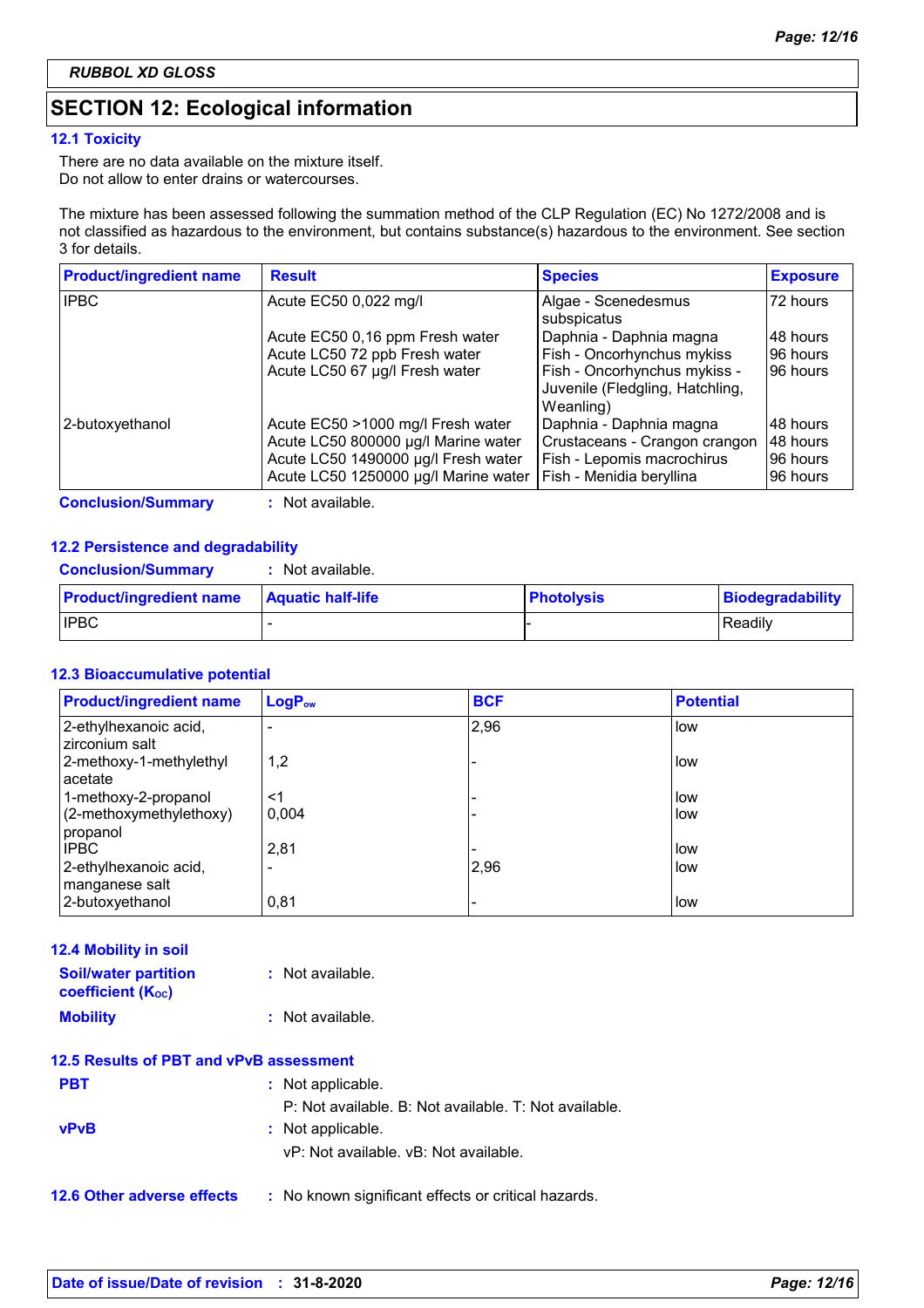# **SECTION 13: Disposal considerations**

The information in this section contains generic advice and guidance. The list of Identified Uses in Section 1 should be consulted for any available use-specific information provided in the Exposure Scenario(s).

#### **13.1 Waste treatment methods**

| <b>Product</b>                 |                                                                                                                                                                                                                                                                                                                                                                                                                                                                                                                                                             |  |  |
|--------------------------------|-------------------------------------------------------------------------------------------------------------------------------------------------------------------------------------------------------------------------------------------------------------------------------------------------------------------------------------------------------------------------------------------------------------------------------------------------------------------------------------------------------------------------------------------------------------|--|--|
| <b>Methods of disposal</b>     | : The generation of waste should be avoided or minimised wherever possible.<br>Disposal of this product, solutions and any by-products should at all times comply<br>with the requirements of environmental protection and waste disposal legislation<br>and any regional local authority requirements. Dispose of surplus and non-<br>recyclable products via a licensed waste disposal contractor. Waste should not be<br>disposed of untreated to the sewer unless fully compliant with the requirements of<br>all authorities with jurisdiction.        |  |  |
| <b>Hazardous waste</b>         | The classification of the product may meet the criteria for a hazardous waste.                                                                                                                                                                                                                                                                                                                                                                                                                                                                              |  |  |
| <b>Disposal considerations</b> | Do not allow to enter drains or watercourses.<br>Dispose of according to all federal, state and local applicable regulations.<br>If this product is mixed with other wastes, the original waste product code may no<br>longer apply and the appropriate code should be assigned.<br>For further information, contact your local waste authority.                                                                                                                                                                                                            |  |  |
| <b>Packaging</b>               |                                                                                                                                                                                                                                                                                                                                                                                                                                                                                                                                                             |  |  |
| <b>Methods of disposal</b>     | : The generation of waste should be avoided or minimised wherever possible. Waste<br>packaging should be recycled. Incineration or landfill should only be considered<br>when recycling is not feasible.                                                                                                                                                                                                                                                                                                                                                    |  |  |
| <b>Disposal considerations</b> | Using information provided in this safety data sheet, advice should be obtained from<br>the relevant waste authority on the classification of empty containers.<br>Empty containers must be scrapped or reconditioned.<br>Dispose of containers contaminated by the product in accordance with local or<br>national legal provisions.                                                                                                                                                                                                                       |  |  |
| <b>Type of packaging</b>       | European waste catalogue (EWC)                                                                                                                                                                                                                                                                                                                                                                                                                                                                                                                              |  |  |
| <b>CEPE Paint Guidelines</b>   | 15 01 10*<br>packaging containing residues of or contaminated by<br>hazardous substances                                                                                                                                                                                                                                                                                                                                                                                                                                                                    |  |  |
| <b>Special precautions</b>     | This material and its container must be disposed of in a safe way. Care should be<br>taken when handling emptied containers that have not been cleaned or rinsed out.<br>Empty containers or liners may retain some product residues. Vapour from product<br>residues may create a highly flammable or explosive atmosphere inside the<br>container. Do not cut, weld or grind used containers unless they have been cleaned<br>thoroughly internally. Avoid dispersal of spilt material and runoff and contact with<br>soil, waterways, drains and sewers. |  |  |

# **SECTION 14: Transport information**

# **Information pertaining to IATA and ADN is considered not relevant since the material is not packaged in the correct approved packaging required of these methods of transport.**

|                                            | <b>ADR</b>    | <b>IMDG</b>              |
|--------------------------------------------|---------------|--------------------------|
| 14.1 UN number                             | <b>UN1263</b> | <b>UN1263</b>            |
| 14.2 UN proper<br>shipping name            | <b>PAINT</b>  | <b>PAINT</b>             |
| <b>14.3 Transport</b><br>hazard class(es)  |               |                          |
| <b>Class</b>                               | 3             | 3                        |
| <b>Subsidiary class</b>                    | ۰             | $\overline{\phantom{0}}$ |
| <b>14.4 Packing group</b>                  | Ш             | Ш                        |
| Date of issue/Date of revision : 31-8-2020 |               | Page: 13/16              |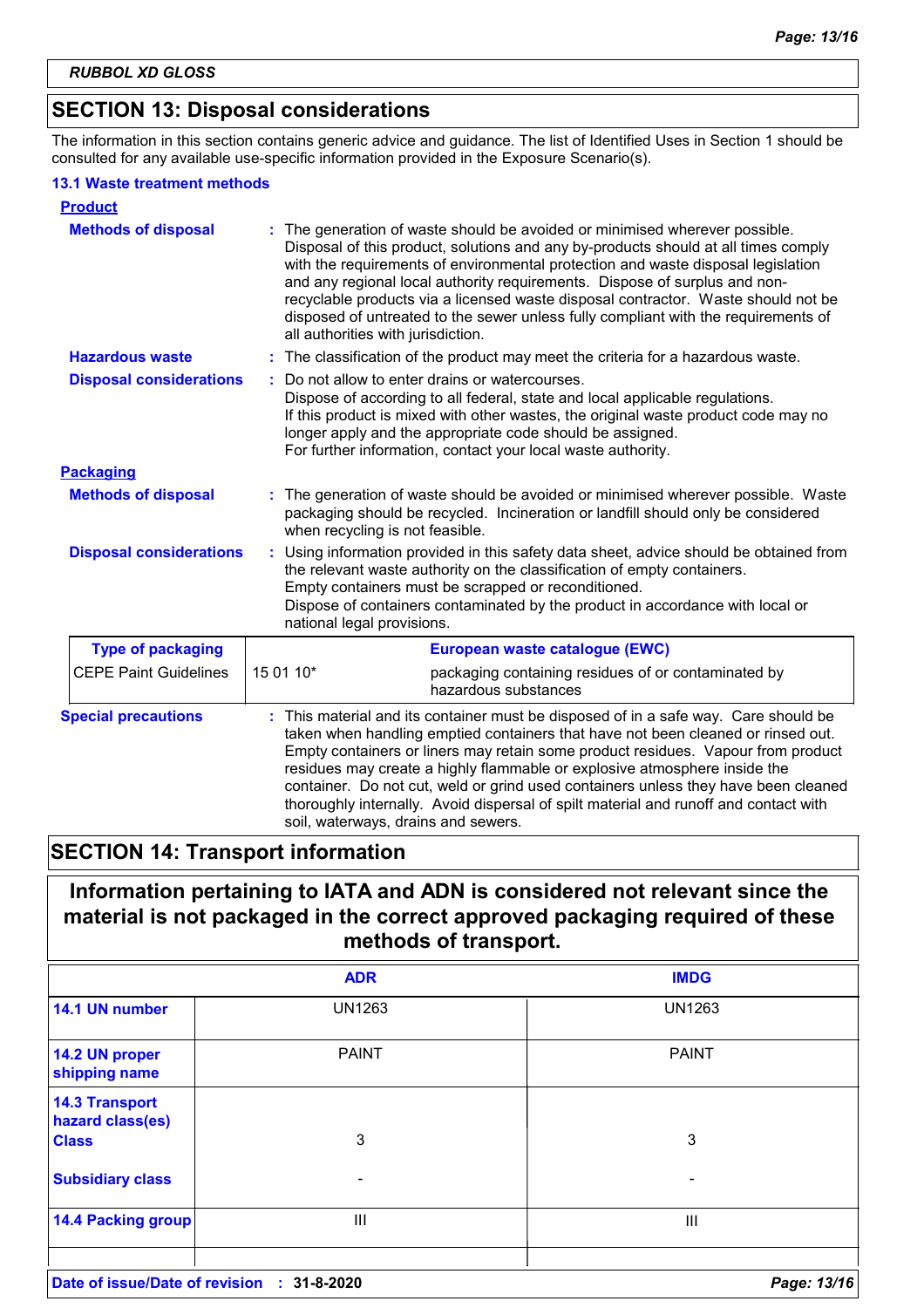*RUBBOL XD GLOSS*

#### **Information pertaining to IATA and ADN is considered not relevant since the material is not packaged in the correct approved packaging required of these methods of transport.** 30 F-E, S-E **HI/Kemler number 14.5 Environmental hazards 14.6 Special precautions for user 14.7 Transport in bulk according to Annex II of MARPOL and the IBC Code :** Not applicable. **Emergency schedules (EmS) Marine pollutant Marine pollutant substances** No. Not available. **Additional information Viscous substance exemption** In pack sizes less than 450 litres, under the terms of 2.2.3.1. 5, this product is not subject to the provisions of ADR. **Tunnel code** (D/E) **Viscous substance exemption** In pack sizes up to and including 30 litres, under the terms of 2.3.2.5, this product is not subject to the packaging, labelling and marking requirements of the IMDG Code, but both full documentation and placarding of cargo transport units is still required. No. **Transport within user's premises:** always transport in closed containers that are upright and secure. Ensure that persons transporting the product know what to do in the event of an accident or spillage.

# **SECTION 15: Regulatory information**

**15.1 Safety, health and environmental regulations/legislation specific for the substance or mixture EU Regulation (EC) No. 1907/2006 (REACH)**

**Annex XIV - List of substances subject to authorisation**

# **Annex XIV**

None of the components are listed, or the component present is below its threshold.

**Substances of very high concern**

None of the components are listed, or the component present is below its threshold.

**VOC for Ready-for-Use Mixture :** Not applicable. **Other EU regulations Annex XVII - Restrictions :** Not applicable. **on the manufacture, placing on the market and use of certain dangerous substances, mixtures and articles Ozone depleting substances (1005/2009/EU)** Not listed. **Prior Informed Consent (PIC) (649/2012/EU)** Not listed.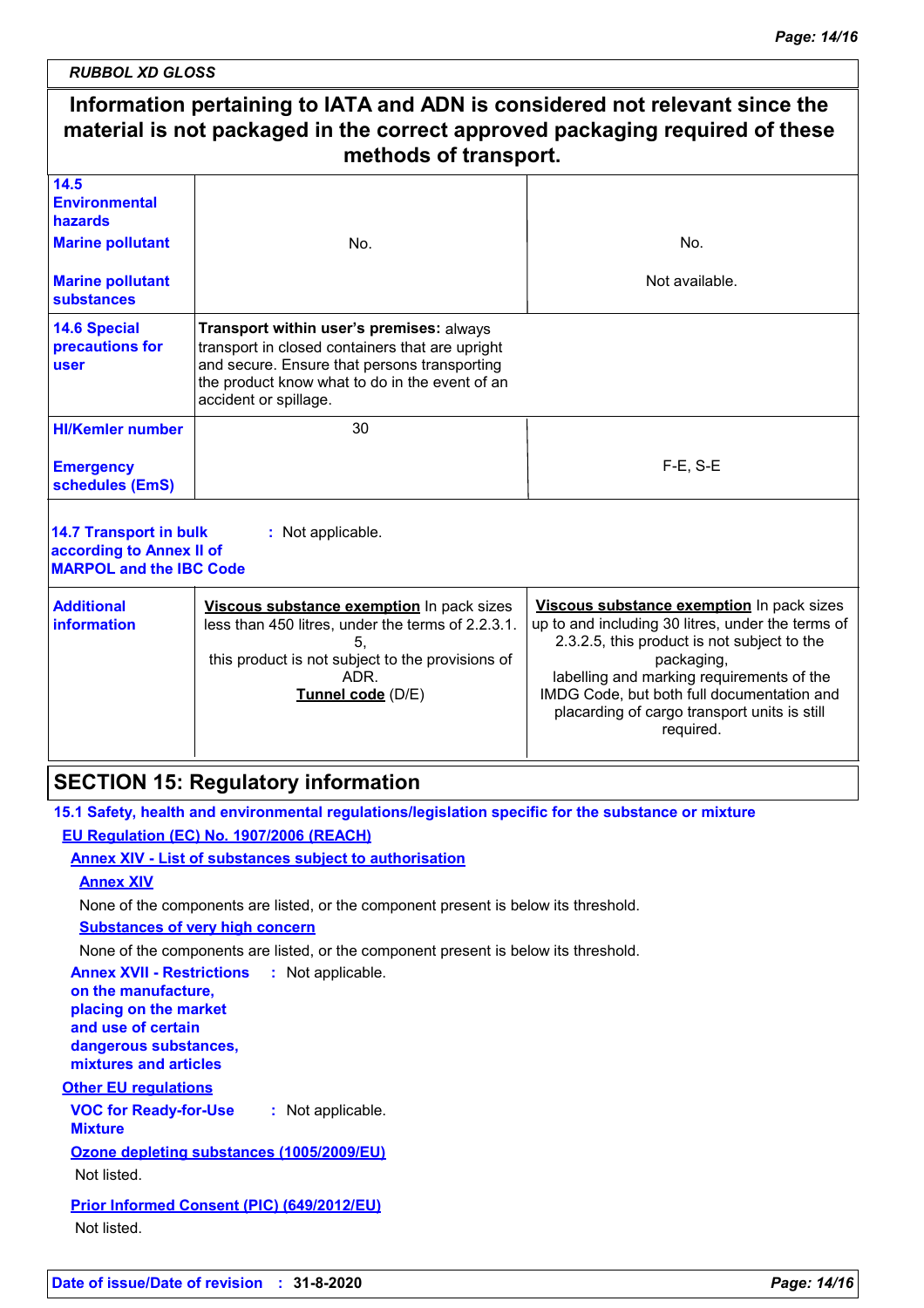# **SECTION 15: Regulatory information**

#### **Seveso Directive**

This product may add to the calculation for determining whether a site is within the scope of the Seveso Directive on major accident hazards.

#### **International regulations**

**Chemical Weapon Convention List Schedules I, II & III Chemicals**

Not listed.

#### **Montreal Protocol (Annexes A, B, C, E)**

Not listed.

**Stockholm Convention on Persistent Organic Pollutants**

Not listed.

**Rotterdam Convention on Prior Informed Consent (PIC)**

Not listed.

#### **UNECE Aarhus Protocol on POPs and Heavy Metals**

Not listed.

### **15.2 Chemical safety**

**:** No Chemical Safety Assessment has been carried out.

**assessment**

# **SECTION 16: Other information**

**CEPE code :** 1

 $\nabla$  Indicates information that has changed from previously issued version.

|  | <b>Abbreviations and acronyms : ATE = Acute Toxicity Estimate</b><br>CLP = Classification, Labelling and Packaging Regulation [Regulation (EC) No.<br>1272/2008]<br>DMEL = Derived Minimal Effect Level<br>DNEL = Derived No Effect Level<br>EUH statement = CLP-specific Hazard statement<br>PBT = Persistent, Bioaccumulative and Toxic<br>PNEC = Predicted No Effect Concentration<br><b>RRN = REACH Registration Number</b> |
|--|---------------------------------------------------------------------------------------------------------------------------------------------------------------------------------------------------------------------------------------------------------------------------------------------------------------------------------------------------------------------------------------------------------------------------------|
|  | vPvB = Very Persistent and Very Bioaccumulative                                                                                                                                                                                                                                                                                                                                                                                 |

#### **Procedure used to derive the classification according to Regulation (EC) No. 1272/2008 [CLP/GHS]**

| <b>Classification</b> | <b>Justification</b>    |
|-----------------------|-------------------------|
| Flam. Liq. 3, H226    | l On basis of test data |
| STOT SE 3, H336       | l Calculation method    |

#### **Full text of abbreviated H statements**

| H226             | Flammable liquid and vapour.                                                |
|------------------|-----------------------------------------------------------------------------|
| H302             | Harmful if swallowed.                                                       |
| H304             | May be fatal if swallowed and enters airways.                               |
| H312             | Harmful in contact with skin.                                               |
| H315             | Causes skin irritation.                                                     |
| l H317           | May cause an allergic skin reaction.                                        |
| H318             | Causes serious eye damage.                                                  |
| H319             | Causes serious eye irritation.                                              |
| H <sub>331</sub> | Toxic if inhaled.                                                           |
| H332             | Harmful if inhaled.                                                         |
| H336             | May cause drowsiness or dizziness.                                          |
| H361fd           | Suspected of damaging fertility. Suspected of damaging the<br>unborn child. |
| H372             | Causes damage to organs through prolonged or repeated<br>exposure.          |
| H373             | May cause damage to organs through prolonged or repeated<br>exposure.       |
| H400             | Very toxic to aquatic life.                                                 |
| H410             | Very toxic to aquatic life with long lasting effects.                       |